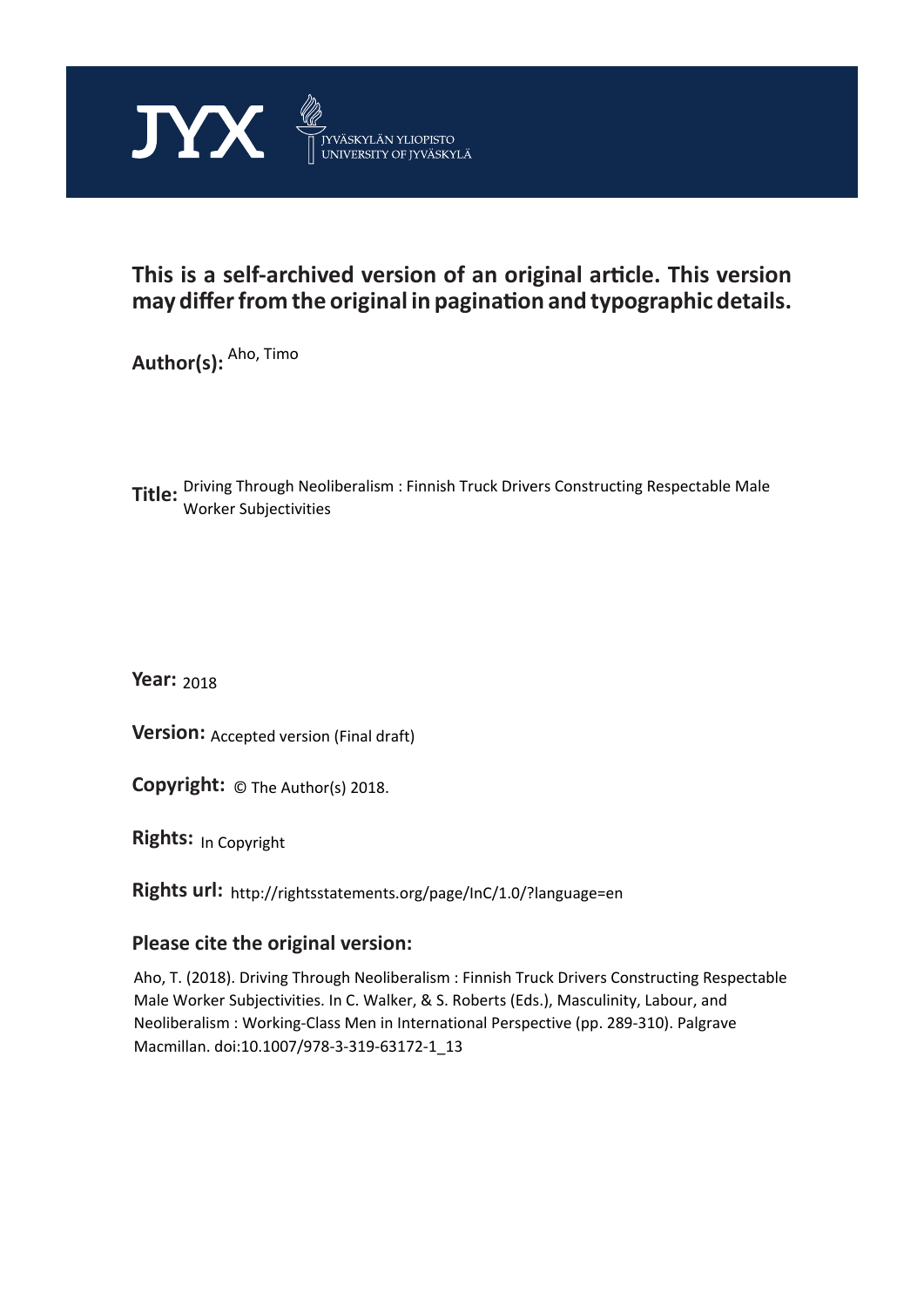# **Driving through neoliberalism: Finnish truck drivers constructing respectable male worker subjectivities**

# **Introduction**

This chapter analyzes how Finnish male truck drivers (re)produce themselves as respectable male workers in the face of the recent economic, technological and institutional transformations touching the European haulage sector. Departing from the economic deregulation and neo-taylorist work process control that characterizes truck drivers' working conditions within the modern hauling industry, the chapter examines how these neoliberal tendencies challenge truckers' autonomy, occupational image, practical knowledge, and ability to earn, which have all traditionally been essential for truck drivers' occupational identity and its class-based, gendered construction in the US, Sweden and also in Finland (Bergholm 1999; Ouellet 1994; Nehls 2003; Pettersson 2006; Levy 2016). In the context of neoliberal restructuring of work and organizational settings (Crowley  $\&$ Hodson 2014), this study asks to what extent trucking in Finland can be perceived as a particular kind of blue-collar occupation offering resources for gender construction not available in manufacturing or (other) service sector work, as Lawrence Ouellet (1994) has described male truckers' work in the US.

While Finland has traditionally had a relatively strong consent towards the Nordic welfare state model, neoliberal doctrines such as deregulation of financial markets, global competition, new public management (NPM) procedures and competitiveness policy began to influence the Finnish economy and working life back in the 1980s (Patomäki 2007: 55-68). In regard to the development of Finnish working life during the past 30 years (Lehto & Sutela 2009), different work organization models aimed at increasing flexibility as well as leadership methods emphasizing local arrangements and competition were introduced across various occupational sectors. Performance in the workplace and organizations became assessed more by their productivity and profitability, which intensified the competition between employees, work groups and departments. While technological advancements have created new jobs, requirements and competencies, uncertainty among workers has increased and many fear losing their jobs (Lehto & Sutela 2009: 141-2).

The trucking industry, as a link between complex manufacturing and global distribution chains, provides a powerful case through which to investigate how an intensified neoliberal economy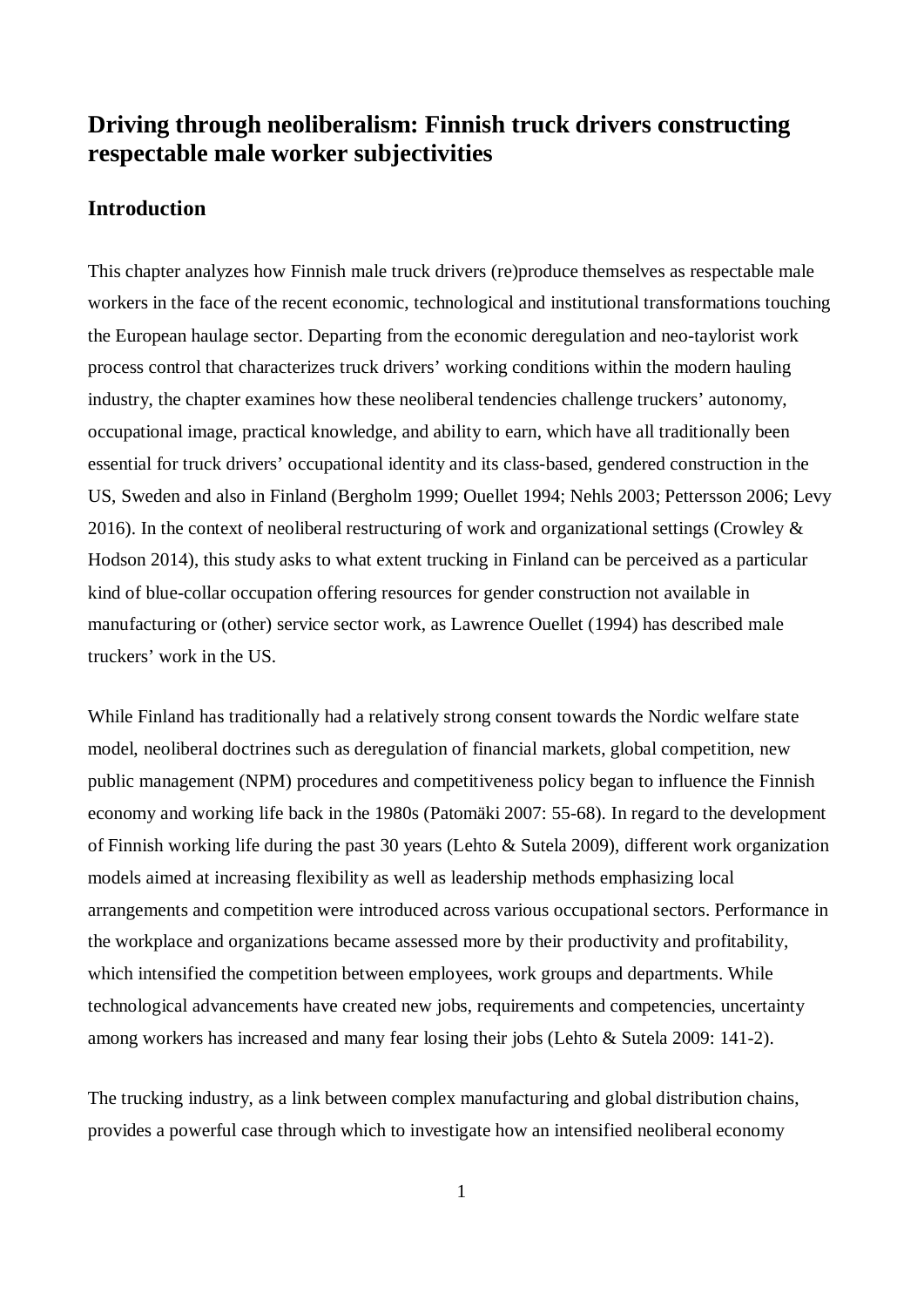fashions the experiences of men working in a male-dominated blue-collar occupation in Finland. Drawing on ethnographic data, the study argues that unlike Ouellet (1994) who has portrayed trucking as work that allows men to demonstrate heroic working-class masculinity based on independence, mobility and motorists' admiration, Finnish truckers experience that their independence and value in the work process has become challenged and they are being occupationally stigmatized. In the face of neoliberal degradation, however, Finnish truckers are able to mobilise a narrative of respectable working-class masculinity that is based on valorizing their practical experience, manual skills, professional capacities and a role as a hard-working wageearner. It seems that unlike working-class women who strive away from the stigmatized workingclass femininity into recognized middle-class qualities (Skeggs 1997), Finnish male truckers are able to draw from archetypal blue-collar masculinity in order to construct their own sense of respect.

## **The haulage sector in the context of neoliberal tendencies**

At the beginning of the 20<sup>th</sup> Century the transportation system in Europe and the US rested mainly on horses and trains, but due to improvements in infrastructure and automobile technology as well as the expansion of mass consumption, road freight transportation developed rapidly in both regions after World War II (Belzer 2000: 22-3; Vahrenkamp 2011). In Europe, purchasing a truck and entering into the road haulage industry was an opportunity for employment, and investment capital remained low as army lorries could be used to begin business (OECD 1997: 16). While the haulage business was subjected to the need for permits and driving licenses from the beginning, more extensive regulation and supervision practices were needed to prevent the unintended effects of fierce competition, such as conspiring between hauliers, bankruptcies, unreliable service, road damages, accidents and disturbance to residents (OECD 1997: 16-7; Blomberg 1996: 94-108).

Until the last quarter of the  $20<sup>th</sup>$  century trucking in Europe and the US remained an institutionally regulated business directed by the public trust (OECD 1997; Belzer 2000:77; 2002: 375). Competition in the haulage sector, however, was intensified by the global expansion of markets and by systematic economic deregulation (Gentry et. al. 1997; OECD 1997; Belzer 2000; Hilal 2008), which started to gain favour in the US and Europe as a part of broader worldwide liberalization processes from the 1970s onwards (Harvey 2005). The pursuit of economic growth, cost-efficiency and flexible services by reducing entry barriers, collective rate-making and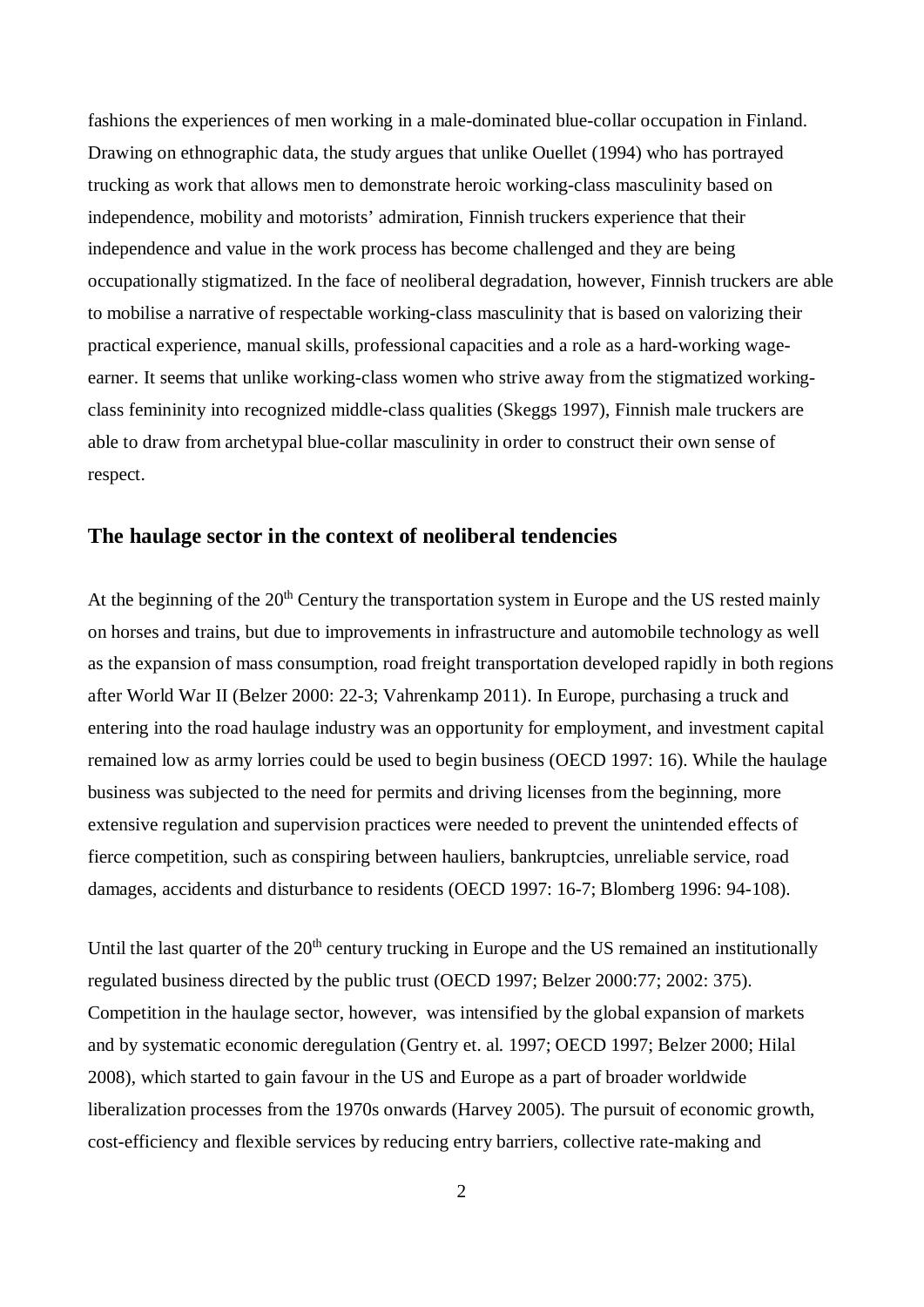abandoning quotas and fixed tariffs worsened the hauliers' and truckers' conditions in both regions: the great numbers of subcontracted, self-employed and unskilled hauliers who entered the market decreased hauling rates and forced haulage companies and their employees to operate on more squeezed time margins set by large-scale shipping and consignment companies. As a consequence, traffic safety worsened, hauliers received lower profits, hundreds went bankrupt, turnover rates increased while drivers' unpaid work increased, their work-life balance suffered, and earnings declined by nearly 30 per cent (Belzer 2000; 2002; Hilal 2008; also Belman & Monaco 2001). These undesired effects of the competition and impaired image of the sector, in turn, led to the enactment of a patchwork of social and safety regulations concerning drivers' formal qualifications, working and driving time, as well as equipment standards and certifications (Belzer 2000; Salanne & Rantala 2008; EC 2014).

Another effect of the intensified global capitalism is that industries and companies now operate in an extremely hectic and competitive global environment, which has pushed them to rationalize their businesses by enacting neo-taylorist principles and methods: logistic services have been outsourced and many companies have moved into a lean manufacturing process accompanied with Just-In-Time management (JIT) in order to optimize their effectiveness and save inventory and storage costs (Sewell & Wilkinson 1992; Belzer 2002: 380-2; Vidal 2007). The logistic process where goods are delivered at the moment a company needs them requires a precise coordination of information flows and tasks between actors within a supply chain, which is conducted by the extensive use of information and communication technology (ICT) (Belzer 2002; Kallberg et. al. 2005). As a result of ICT, the interconnection of trucking companies to large-scale forwarding agencies, manufacturing, sales and supply chains is becoming more transparent, which increases their receptiveness to the pressures of the various business domains, as well as the influences of the whole distribution chain (Belzer 2002). While ICT –assisted real time delivery process has improved the collaboration and productivity of the supply chain (Hubbard 2003; Rishel et. al 2003), it has pushed truckers to drive more hours without receiving additional compensation (Belman & Monaco 2001) and made truckers' work more heavily pressurised, service orientated and controlled (Belzer 2002; de Groon 2004; Salanne & Rantala, 2008; OSH 2011: 19-20). Levy (2015), for instance, has shown how the abstracted and aggregated data streams of the electronic fleet management systems allow dispatchers to quantitatively assess truck drivers work performances across new metrics and to challenge truckers' accounts of local and biophysical conditions.

3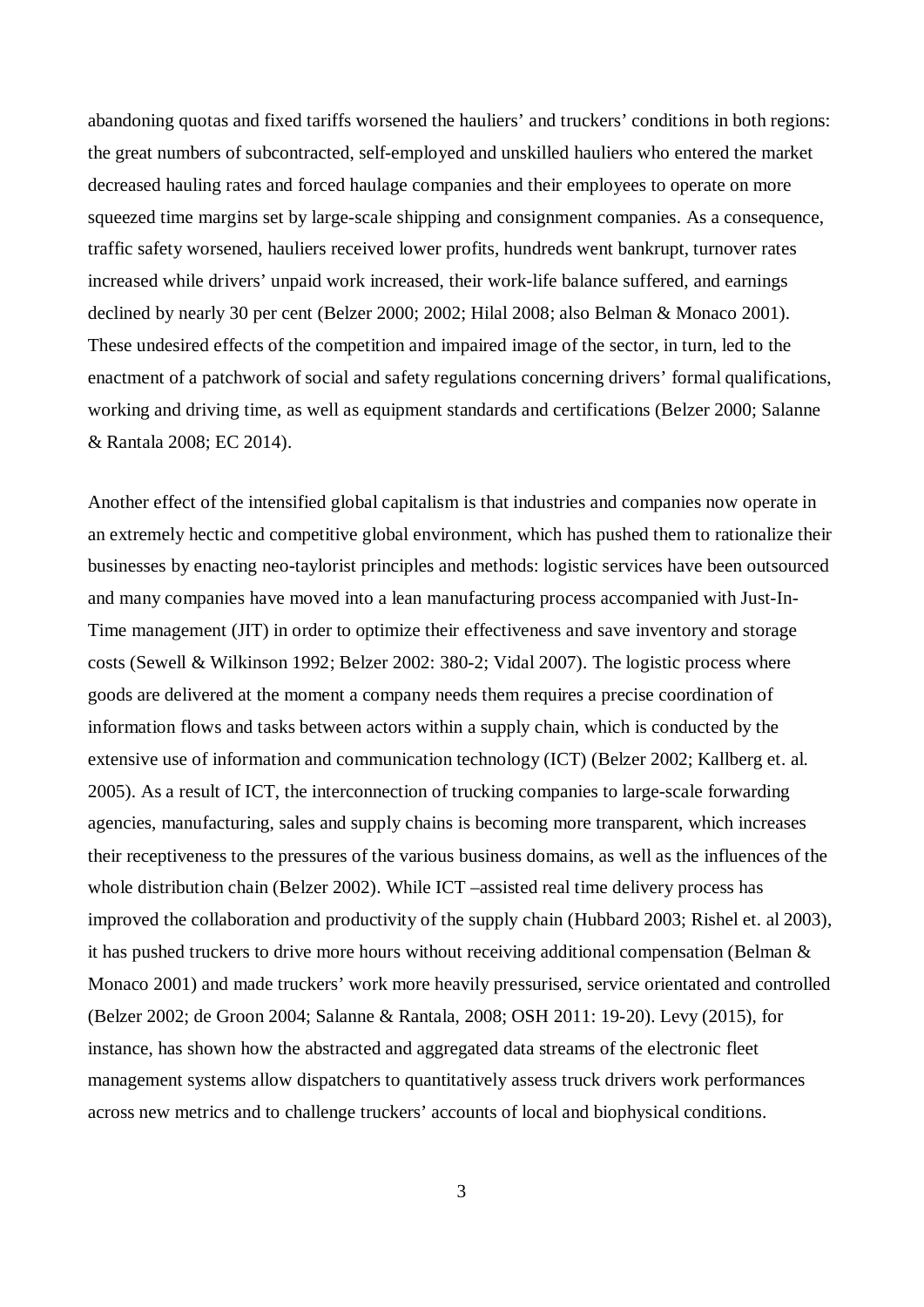The intensification of truckers' labour is not solely caused by economic pressure, but the difficulty of synchronizing economically-driven logistic rhythms with institutionally-driven juridical rhythm (driving time regulation<sup>1</sup>) (Aho 2015). Juridical rhythm, in particular, has become an extra burden for truckers because its rigidity contradicts the logic of highly receptive logistic rhythm that calls for constant adaptation and readiness for quick temporal changes. Juridical rhythm not only hinders truckers' ability to get their work done, but also stigmatizes them, as has happened in Sweden where the police's and the state's constant gazing has generated 'an underdog identity' for truckers (Nehls 2003; Pettersson 2009). In this regard, Lotta Pettersson (2009) claims that truckers are governed more by the state and associated control apparatus today than by their employers. Belzer (2000; 2002), in contrast, asserts that unprecedented growth of institutional control over hauliers and truckers is a paradoxical result of the replacement of institutional regulation with market regulation.

# **Work, class and respectable masculinity**

The fact that 90 per cent of Finnish truckers are male (Olkkonen et. al. 2003), means that observing truckers' occupational performances is very much about observing 'men's practices' (Hearn 2004). Working as a male trucker is not just doing the work *per se*, it is also a conduct where gendered meanings, practices and expectations are created, reproduced and challenged (West & Zimmerman 1987). But the way gender works cannot be fully understood without considering class, and *vice versa* (see Connell 2005: 75-6). In the modern industrial era, as David Morgan (2005: 172) points out, relations between work, masculinities and class were recognizable, because class was conceptualized through occupations and a (male) person's position in the production process. A respectable working-class masculinity, in this respect, was performed traditionally through (paid) work, breadwinning and by such occupational characteristics as manual skills, physical strength, enduring hardships, the ability to control machinery and tools, independence and resistance against authorities (Tolson 1977; Willis 1977; Cockburn 1983; Collinson 1992; Morgan 1992; Collinson & Hearn 1996). While trucking has shared these qualities, it has also provided a sense of exclusivity, stemming from the mobility, variegated rhythm and freedom afforded by maneuvering a valuable

<sup>&</sup>lt;sup>1</sup> Regulation (EC) 561/2006 set the maximum driving hours and minimum rest periods for truckers and makes the onboard digital tachograph compulsory for all new vehicles registered in the EU from May 2006. The regulation restricts the truckers' driving time within a 24-hour period to a maximum of nine hours while the daily rest period shall be at least 11 hours. Breaks should be taken after four and a half hours at the latest and they must be at least 45 minutes long (Europa 2013: 26-7).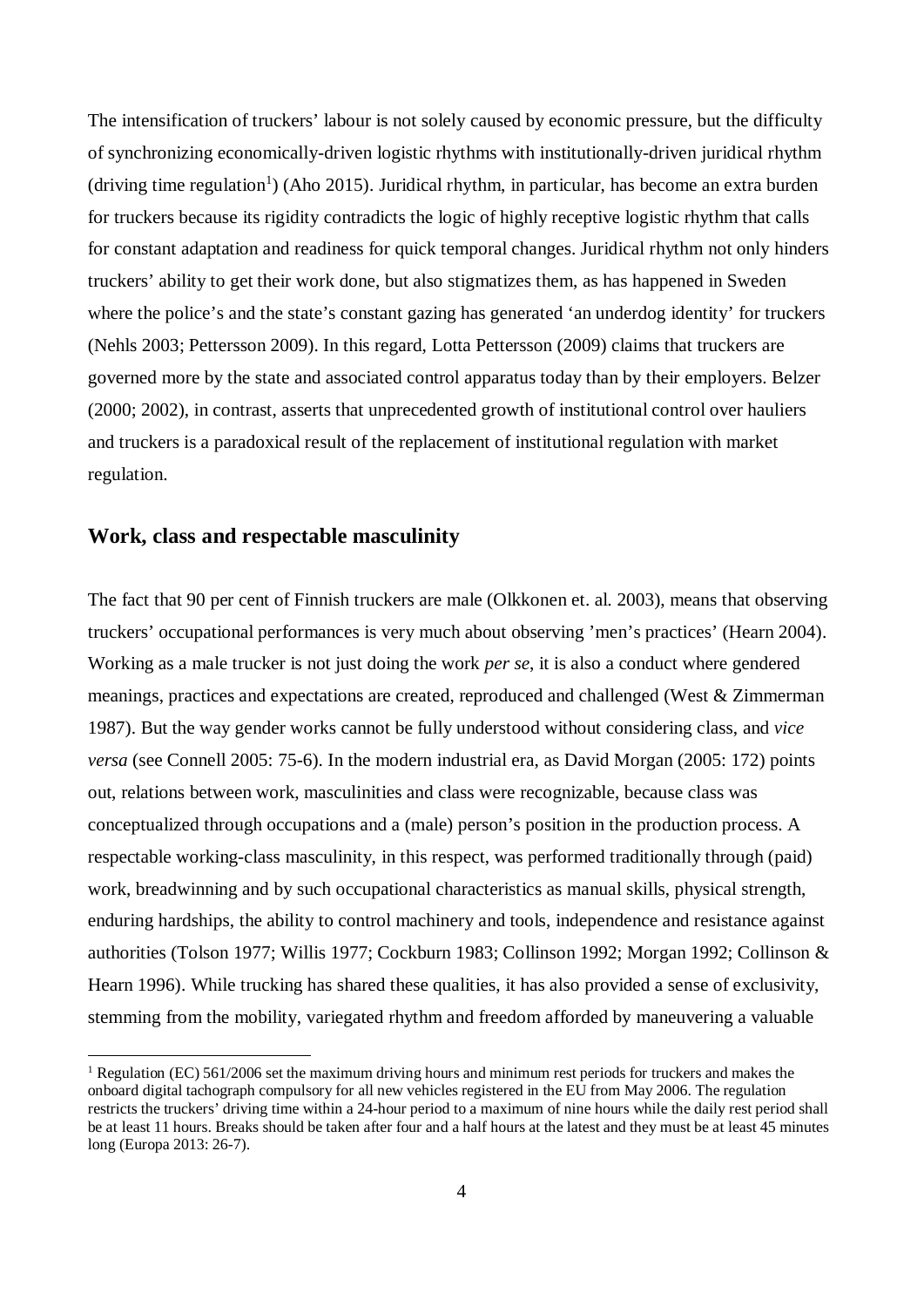vehicle and cargo away from an employer's direct supervision, which, as Ouellet (1994) argues, has distinguished truckers from their peers and the average wage-earner.

In the post-industrial era, however, the identification of class-based masculinities is becoming more complicated, as economic re-structuring blurs the clear-cut boundaries of production relations and occupations (Morgan 2005: 173-4). Recent studies suggest that men, especially in blue-collar occupations, face clashes between their gendered selves and their surroundings, as market transformations, global competition, technological innovations, environmental concerns and new regulative practices change labour markets and re-organise work and its embodied requirements (McDowell 2003; Dolby et. al 2004; Nixon 2009; Filteau 2014). While some men are more reluctant to adopt new occupational practices and skills, others begin to redefine their masculinity through these new practices and requirements. In the Nordic agricultural industry, for example, technological innovations and new regulations have unsettled the picture of a 'tough man' who controls the nature by his brute bodily strength to a more 'business-like masculinity', favouring rational economic decision-making (Brandth & Haugen 2000).

Instead of perceiving class merely as a pregiven objective category derived causally from society's economic or occupational structure, class in this study is understood also as a mode of cultural differentiation (Bourdieu 1984; Skeggs 1997). Class, as Bourdieu (1984) and Skeggs (1997) perceive it, refers to a person's position in an economic process, but it is also a culturally formed classifying process, lived experience, and constellation of capitals accumulated in different overlapped societal fields during a person's lifetime. The notion that class is manifested in and through a person's embodied *habitus* (Bourdieu 1984) is important for this study, because the concept of habitus enables us to see, in Darren Nixon's (2009: 319) words, 'how classed and gendered dispositions to act or think in particular ways are internalized in the unconscious and manifest themselves in embodied social practices'. Nixon (2009) thus explains that low-educated unemployed men in northern England are reluctant to apply for entry-level jobs in the service sector because such work requires (emotional) skills, dispositions and demeanours which are antitethical to these men's working-class masculine habitus.

In line with Nixon, gender and class are understood as culturally and materially formed structures, intertwined together in a person's habitus, which unconsciously generate the practices, routines and dispositions of an actor within a given social field (Bourdieu 1984; Skeggs 1997). The 'field' in

5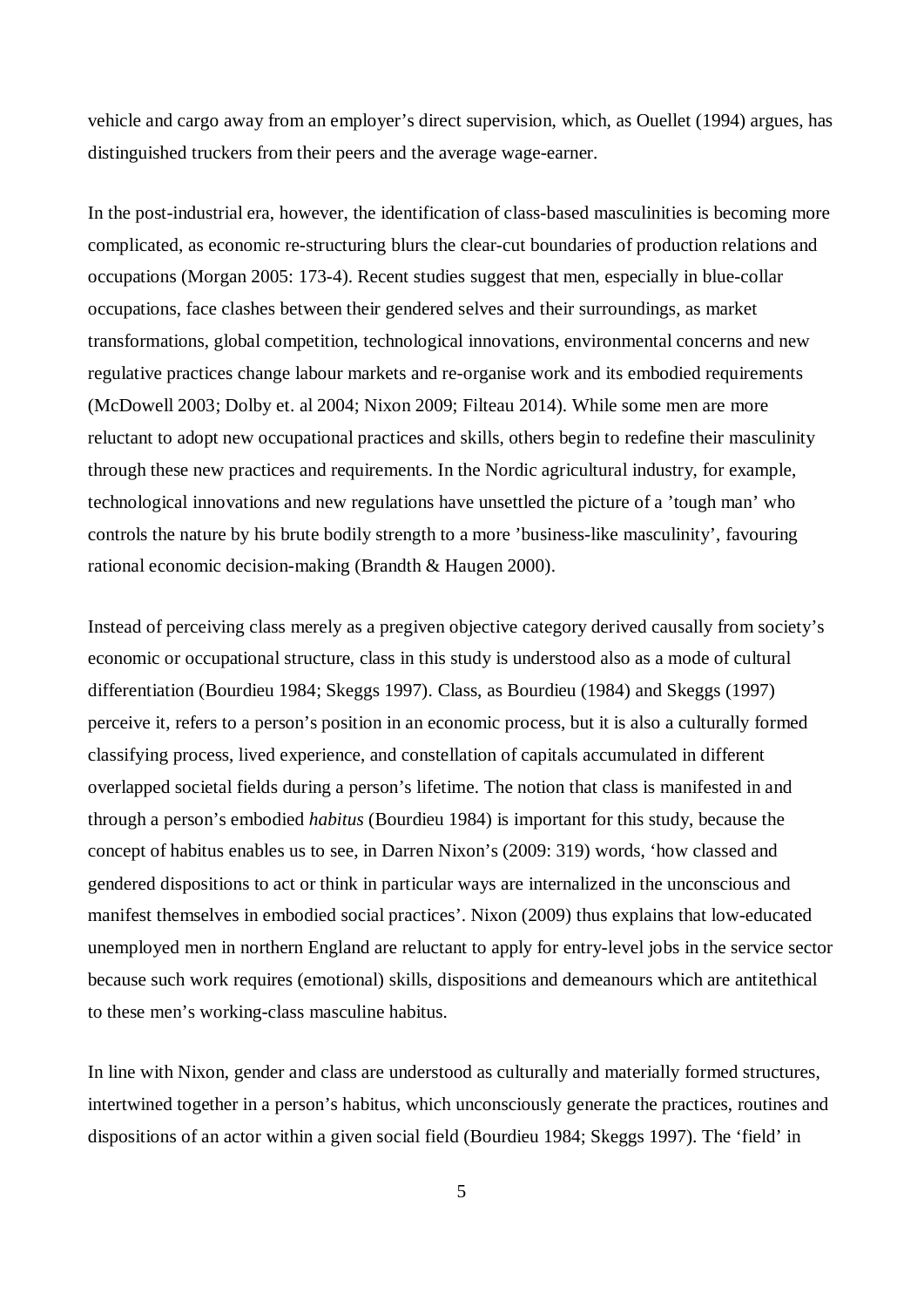which truckers engage in this study is perceived as an occupational site within the haulage sector influenced by the broader intersecting field of the economy. By the gendered and classed structure of the occupational site itself (see Adkins & Skeggs 2004) certain occupational resources, performances and competencies are regarded as more valuable than others for constructing oneself as a recognized worker and as a man. Within the limits of one's gendered habitus, a truck driver tries to apply his resources to the degree that feels natural to him and valued in the occupational site in which he participates. In the face of economic, legislational and technological transformations, however, skills and practices once regarded as valuable may lose their potential as a gendered resource, which may cause dissonance and conflict between a truck drivers' habitus and the field he operates in (Bourdieu & Wacquant 1992: 95-140). Truckers can resist changes, adapt to them, or try to change the relative weight of the valued capitals and resources of the 'game' in order to maintain their positions (Bourdieu & Wacquant 1992: 98-100). By using the concept of habitus I try to map out if truck driving still invites men to reproduce practices, skills and dispositions favourable to their working-class habitus.

#### **Research design and analysis**

This study is based on ethnographic methodology, which is understood as an intense participation in the life of the informants in order to produce a plausible cultural description of the phenomenon (Hammersley & Atkinson 2008). The data was gathered during the years between 2012 and 2016 by riding along on assignments with 10 Finnish male truck drivers who work in different fields of operation in Finland. On the whole, I conducted eighteen different trips with the truckers, varying from six hours to four days and the total time spent on the road with the drivers was around 350 hours. The informants in this study are highly experienced male truckers, having been involved in trucking for periods of fifteen to thirty-five years. They all have spouses and (grown) children, and are aged between 45 and 62 years. Two of the drivers were classified as owner-operators, but the rest carried an employee's status. None of the informants had acquired any other formal education for driving a heavy truck besides the appropriate driving licence, because their enrollment into the sector took place in an era when other formal qualifications were not required in Finland.

The analysis is based on two intertwined data sets. The first data set was produced by taking notes at different work-related arenas such as loading sites, terminals, harbours, gas stations and especially in the truck cabin. I observed and wrote down how driving and other work practices were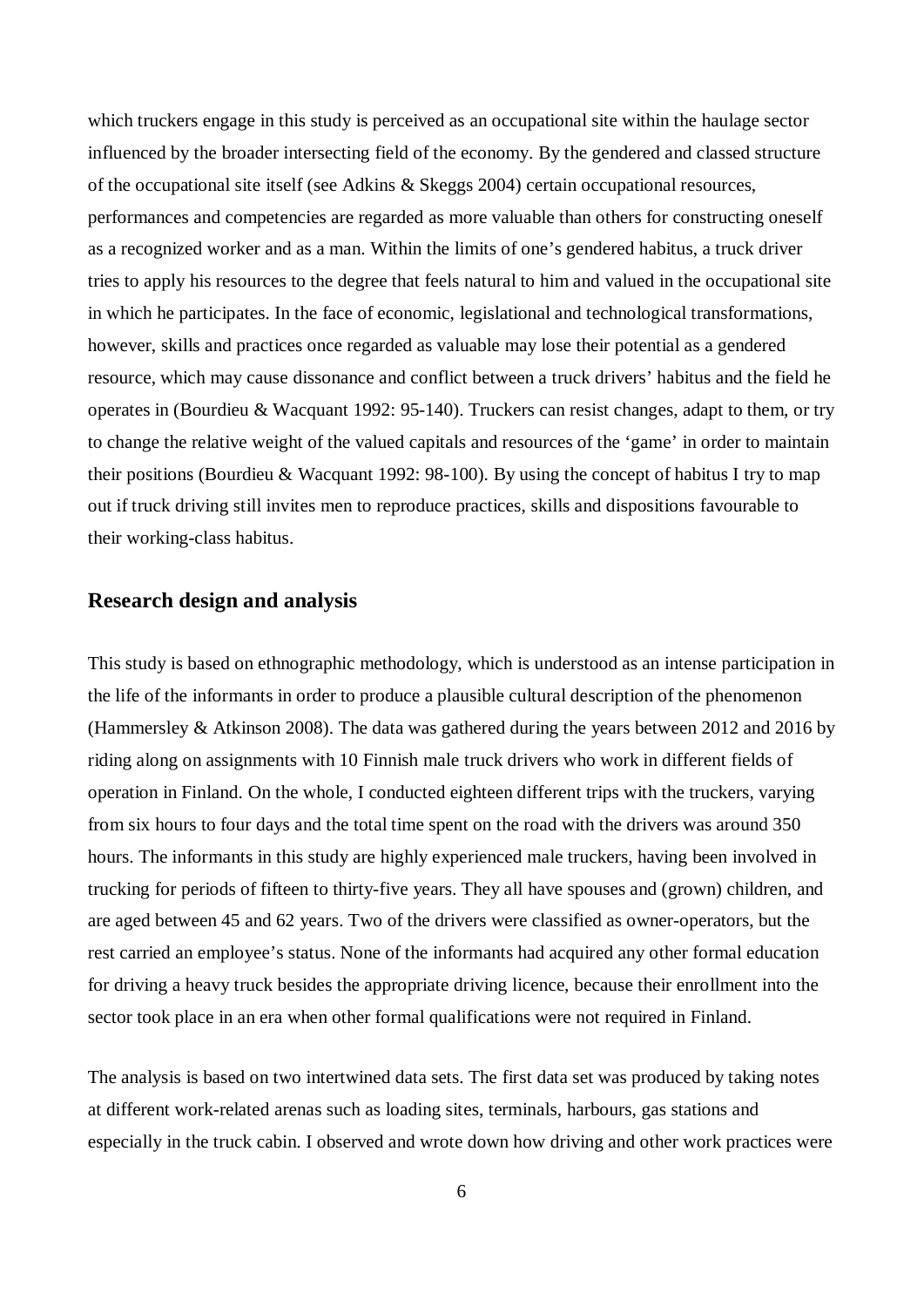performed, what was involved in these practices, how the informants reacted to the events occuring in traffic and how they commented on their actions in relation to other truckers and motorists. The second data set consists of open-ended field discussions conducted whilst driving, which were also tape-recorded and transcribed verbatim. The tapes are relatively long, five to eight hours each, because the recorder was kept on constantly while in the cabin. This enabled me to recall events and discussions and situate them while reading my notes. In practice, the field discussions and observations were produced and utilized together. I was, for example, able to experience how technological surveillance worked in practice, but also discuss these observations with the drivers on the spot and take the conversations as my 'interview frame' for the next field trip.

The objective in the analysis was to identify how a respectable male worker was constructed by the truckers, and what might challenge this construction. While the informants were not purposively picked for their experience or age, their relatively 'old' age and long-term experience on the road directed my attention to the historical (temporal) dimension in their accounts. By applying the concept of habitus as my theoretical-methodological lens, I found that a significant contrast between the accounts describing present work practices and the accounts describing work practices in the past emerged quite systematically while discussing regulations and digital tachographs, or when the drivers were using work-related ICT applications. By evaluating these accounts further against work process theory and masculinity studies, I figured that respectability as a male worker was structured by the question of how he could maintain himself as valuable in the work process. These findings are presented in the first section of the analysis.

In the second section of the analysis, I extended my reading outside the work process as such to examine accounts where the truckers expressed their concerns about the haulage sector's professional image. The idea of paying attention to these accounts was directed by the contradictory picture made by Ouellet (1994) and Nehls (2003) in previous studies. While Ouellet's truckers appear to see themselves as iconic working-class heroes whose self-image is constitued partly by the admiration of motorists' and thus a sense of highway superiority, Nehls' truckers see themselves more as providers as well as 'criminals' and 'underdogs' who are constantly gazed by the police. I found that Finnish truckers' experience of being in the middle of negative attention and unprofessional practices, generated a counter-narrative that not only valorizes their practical knowledge, but also their role as a man who has earned his wage by extremely hard work. The

7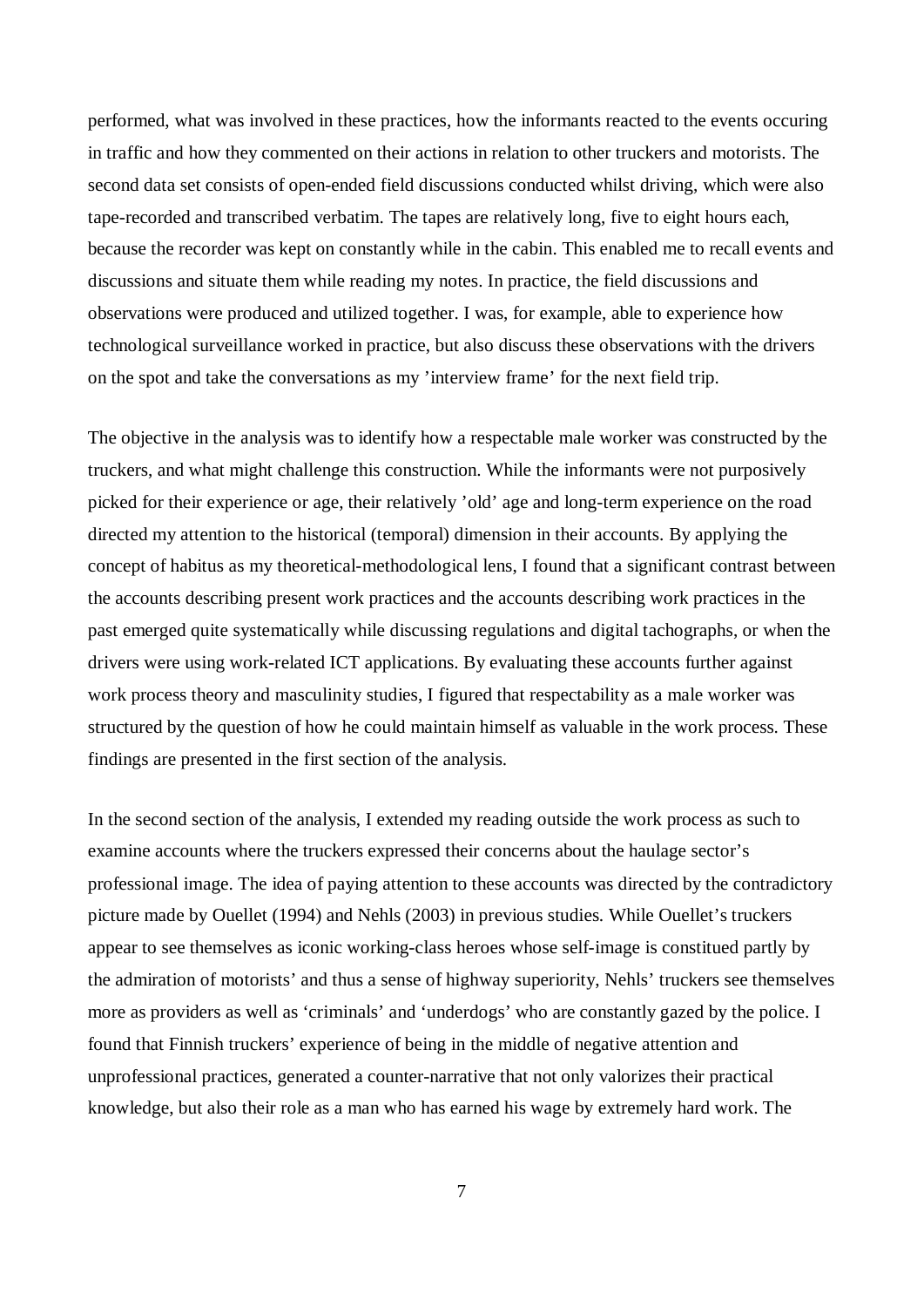second section of the analysis describes how truckers defend themselves and their respectability by exploiting and valorizing the occupational resources they have.

### **Maintaining one's occupational value in the work process**

In industrial capitalism, timekeeping has been a central way to discipline workers' performances and rationalize human value upon time in the taylorist work process (Braverman 1974; Blyton et. al. 1989; Thompson 1969; Hassard 1989). While the time and space control of 'traditional' factory work has typically been used as a point of comparison with truckers to highlight the autonomous and mobile nature of trucking (Ouellet 1994; Nehls 2003: 68-9), extension of technological monitoring systems and devices into trucking industry challenge this experience. Being 'unreachable' is no longer possible, because hauliers have pushed to have technological tracking systems, on-board computers, telematics and cell phones in constant daily use in order to enhance logistic efficiency, productivity, flexibility and responsiveness to their customers' demands, as described in previous studies (Belzer 2002; Hubbard 2003; Levy 2015; Kallberg et. al. 2005).

My own material provides further confirmation of these developments. Signals of driving computers, laptops and cell phones in the truck cabin activated the informants' habitus (Bourdieu 1990: 54) and many started to recall 'the old times' in the 1980s and 1990s by explaining how the instructions for the assignments were given face to face at the transport coordinator's office. In a time before the advent of Global Positioning System (GPS) and when cell phones and other electronic receivers were scarce, employers, shippers, consignees and transport coordinators were unable to monitor the truckers' progress on the road and additional instructions for the next assignment were typically received after the delivery by using a phone booth or the unloading site's landline telephone (see also Ouellet 1994: 29). Comparing to the past, the truckers explained how their location could now be tracked by GPS, and the driving computers in their trucks enabled the employers and management to monitor practices concerning driving behaviour, such as fuel consumption, steady driving, breaking and routing. Updated information from loadings and unloadings was received in real time via cell phones and laptops while in many companies the drivers were also obliged to mark the starting and ending times of the loadings and unloadings into the product management system so that shippers, consignees and transport coordinators could follow how quickly goods proceeded within the supply chain. Despite the fact that technology-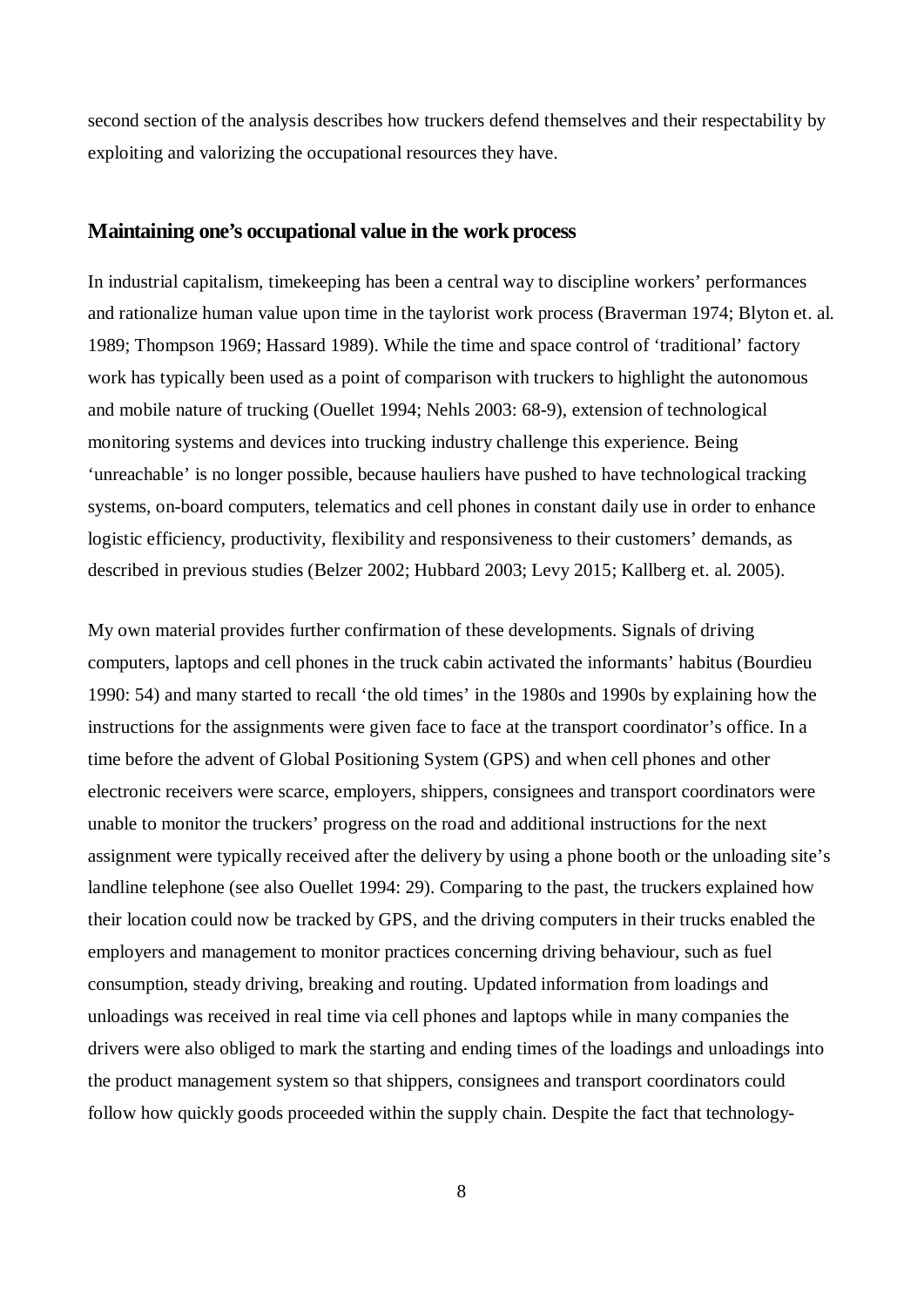driven monitoring has enhanced the truckers' possibilities to communicate with other actors in the supply chain (de Croon et.al. 2004; Kallberg et.al. 2005), this neoliberal rationale of optimizing economic performance by applying ICT-based JIT-management made the truckers' work more transparent and controlled, which is distinct from former occupational practices:

> [...] I mean, well, companies do not have stocks as they had before, the stocks are on the wheels today. That's the reason for the insane rush […] At the beginning of the 90's, when I started to drive heavy vehicles…well, it was totally different, from a different world. Oh, it was so relaxed and peaceful and a nice way to work. [T.A: at the beginning of the 90's?] Yeah. You could drive in peace and there were no phones, not this kind of e-mails (tapping a laptop). When you got an assignment, well, of course you knew at the same moment where you were going to be empty. And if there were any changes you were asked to call from the last unloading place after unloading. Then we phoned and asked what next? (laughing) You could just drive and whistle in peace and nobody knew where you where. (Kari, 49, field discussion)

The frictional relationship between the neoliberal shift in the haulage sector's operational environment and truckers (gendered) habitus (Bourdieu & Wacquant 1992: 39, 95-140) was structured by the question of how to maintain one's value and autonomy in the work process (see also Levy 2015: 167-8; cf. Burawoy 1985). Nehls (2003) argues that a trucker who is being entrusted on the road alone with a valuable cargo and an expensive truck signals the employer's trust, which he defines as a hegemonic ideal in Swedish male truckers' gendered working culture. Pettersson (2006: 116) similarly asserts that the capability to overcome challenges and solve practical problems on the road is an essential part of the construction of hegemonic masculinity among Swedish truckers. In this respect, my informants' experience of being valued at work was fostered by the idea of being unreachable because it emphasized the ideals and qualities presented by Nehls and Pettersson. It seems, as Levy (2015: 167) also points out, that the non-existence of technological monitoring and tracking systems allowed truckers to feel that they had almost exclusive possession and control of the information concerning the delivery proceeding, shipment location, speed and the rhythm of driving. Drivers, for instance, could sit on information, lie about locations and explain delays by referring to traffic jams and changing weather conditions. While ICT-based surveillance has not managed to invalidate truckers' 'hidden' knowledge, discretion and autonomy completely as expected in traditional taylorist deskilling processes (Braverman 1974; cf.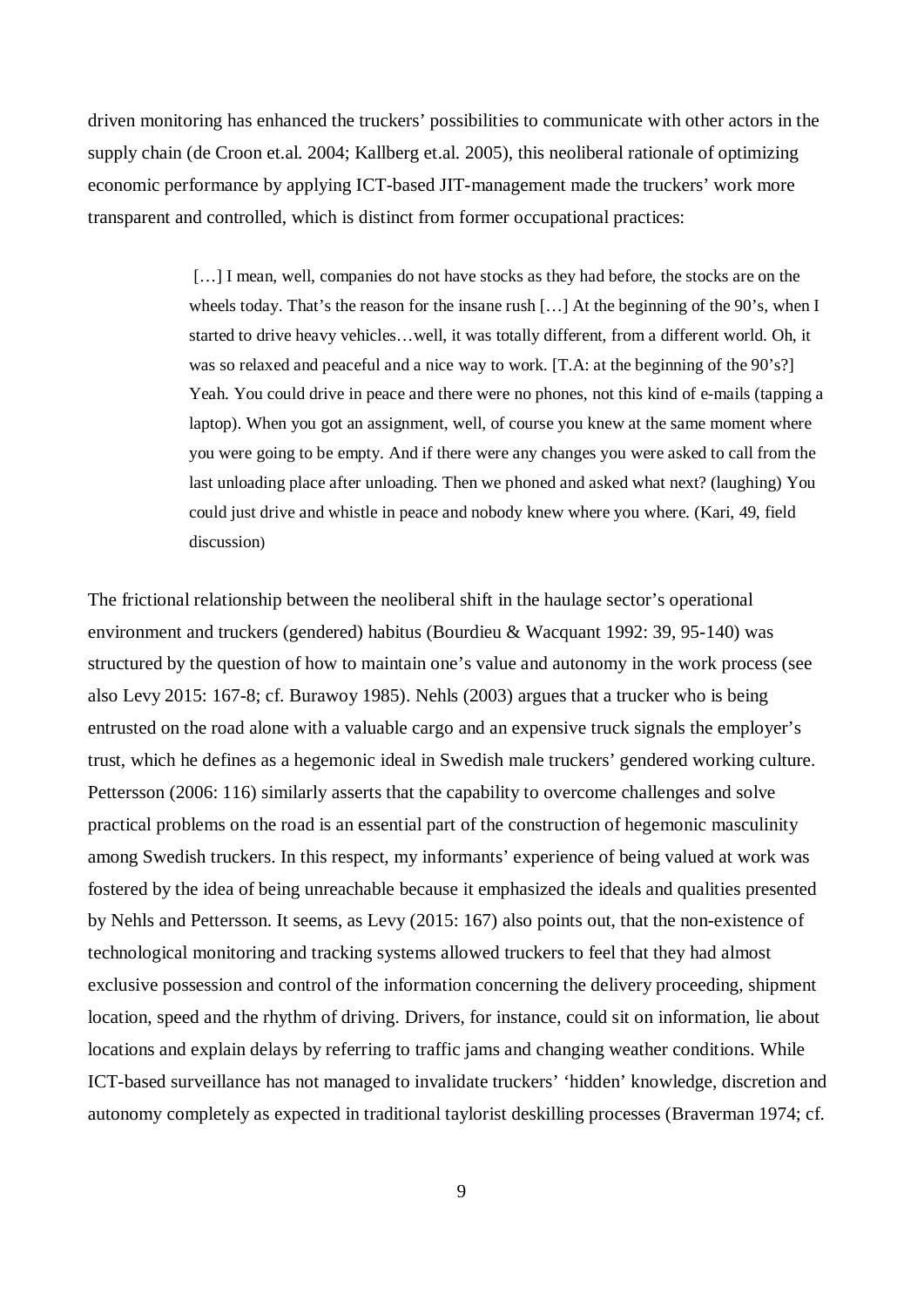Burawoy 1985), the adoption of neo-taylorist principles has generated the feeling that formerly truckers had more power over their work than today and felt less accountable for their time and actions, because the shipping and consigment companies, employers and dispatchers had to rely upon truckers and their word.

In truck drivers' gendered working culture(s), there has traditionally been a particular salience around one's ability to drive and endure fatigue (Blomberg 1996; Levy 2016; Ouellet 1994: 134-6). Ouellet (1994), for instance, claims that truckers in the US brag about how many kilometres and hours they have driven without pauses, how little they have slept and how quickly they have accomplished assignments because hard effort not only increases their (economic) worth in the eyes of their employers but also among their counterparts. I found similar practices in my data, but they were attached either to assignments 'in the past', in the 1980s and in the 1990s when regulations were looser and supervised by the old-fashioned paper disc tachograph, or they were sustained by truckers whose company had not yet adopted digital tachographs. Despite the fact that the rules in principle were the same regardless of the tachograph one was using, paper disc tachograph provided more leeway to rhythm driving under pre-given un/loading schedules because the machine cannot recognize overruns of several minutes and it enables the covering of one's tracks by forging and hiding discs. While the informants rarely profit directly themselves from giving up their statutory breaks, the ability to respond to rapidly changing logistic rhythms affirmed the truckers' feeling that their embodied potential has an indispensable role not only for their employers' economic success, but also for the functioning of the whole trade and industry which is dependent on quick and flexible hauling services (see also Eastman et. al. 2013).

> A year ago, I did one pretty tough assignment and broke the law…well, because I understand that there are certain shipments which are in a real hurry. I was heading to Helsinki for loading when I received a call telling me to forget that loading and go to 'City' [a town in Finland, name changed], there is a company which manufacturers rollers for the paper industry. I had to pick up a roller and deliver it to 'Lake' [Northern Sweden, name changed], because there was a paper machine that needed a new roller to replace a broken one. And actually we got a much better rate for that delivery, because, well, it is understandable that if a paper mill is shut down for two days, it will cause a tremendous loss. So they asked me when I would be in 'Lake'? I counted a moment and replied that 20 hours and I will surely be there. 'You won't take a break at all?', they asked. 'Didn't you say that the roller is in a hurry', I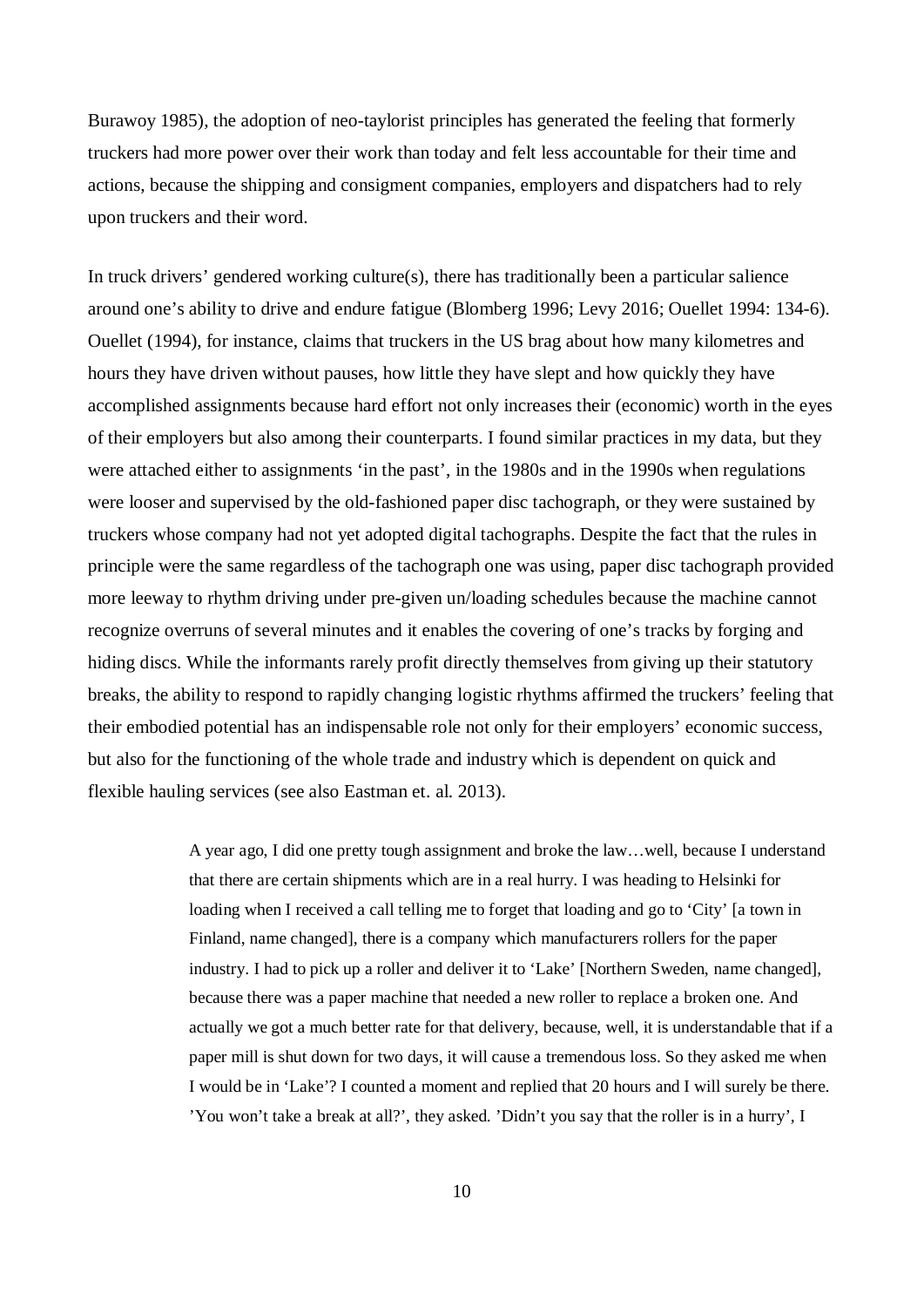replied. […] I pushed myself and just got by, changing the paper discs after they filled up…without a wink of sleep. The guys (in 'Lake') where totally baffled, you can't be here yet!? I am, take it off. (Kari, 49, field discussion)

It also seems that especially the drivers using the old-fashioned tachographs felt they were 'expected' to cheat a little for the reason that they 'could'. The drivers' consent towards driving more than permitted while confronting the new tightened surveillance environment was unsurprising in a sense that they had already internalized the effects of economic deregulation that favour 'the survival of the fittest' mentality as a desirable way of conducting trucking (see Belzer 2000). Due to the paper disc tachograph, their habitus could still continue to produce some of the old familiar practices which reasserted their sense of one's usefulness compared to the truckers who had switched over to the digital tachograph. While digital tachograph users often express their relief for being restricted to no longer drive endlessly, they felt that the tightened regulations alongside the accuracy of the digital machine ignored their embodied experience and hampered their chance to use their bodily potential in full for the appropriate purposes, such as advancing a delivery. Regulations that make you interrupt driving while a delivery is in a hurry and when you still have energy, oppose the economic rationale of trucking and the practical sense of 'the game' (Bourdieu 1990) which has typically enabled truckers to control their work and bodily limits within broader temporal boundaries.

> [...] It sometimes feels a bit funny...I mean, how could it be possible that the most important thing about the work is when you take your break?! [T.A: Do you mean that it is too regulated or you think that you can freely…] That's exactly the point, I mean, it is too regulated from the outside. For example, when you are hungry, when you are able to go take a crap, when you should feel tired and so on….the pause must always be in your mind, now you must take it, no matter how keen you are to continue […] It is good that the regulations exist, so that one is not driving these rigs exhausted, but it gets too regulation-based. There is no room for common sense, it's starting to work against its purposes. (Veikko, 47, field discussion)

Interestingly, truckers who had switched to digital tachographs also made numerous references to the hours driven and lack of sleep in the 1980s and 1990s similar to 'Kari' earlier, which implies that the persistence of endurance driving as a sign of a valuable and respectable worker was deeplyrooted in the truckers' habitus and occupational identity. By bringing up their past experiences and embodied effort in the present (Bourdieu 1990: 54), the truckers reproduce themselves as a hard and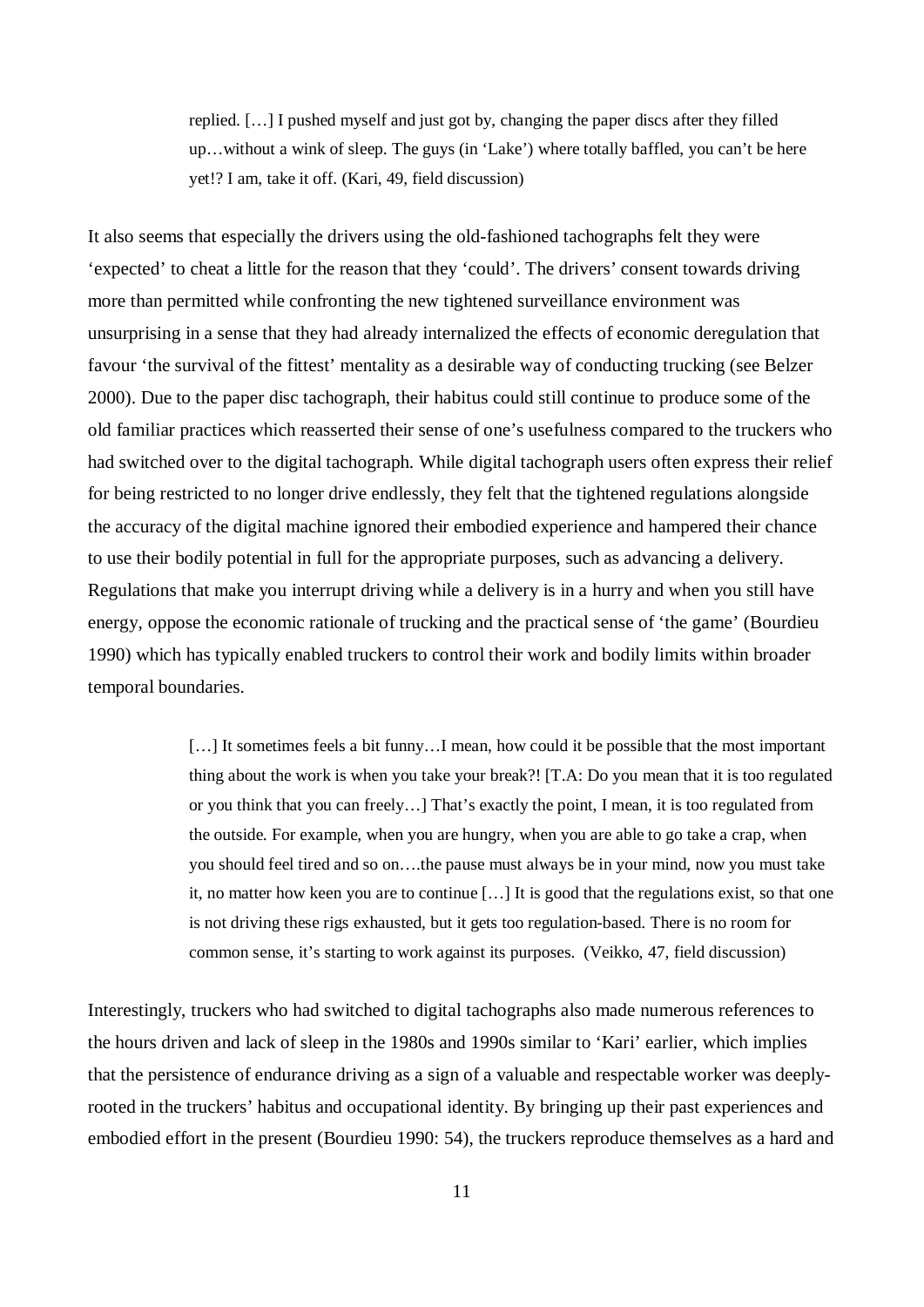valuable male worker in the context where the focus of pacing work for the sake of delivery has shifted more in the direction of pacing work for the regulations themselves (see also Pettersson 2009; Aho 2015). Criticism towards the impracticality of the law can also be seen as an attempt by drivers to distance themselves from the middle-class, 'white-collar' masculinity represented by bureaucrats who, as Pettersson (2006) argues, while designing and enacting the regulations, lack practical sense.

#### **Defending oneself against occupational degradation**

Ouellet (1994: 171) argues that truckers in the US feel that getting support from motorists means that their work is regarded as skilled and notable, because truckers tend to be 'predisposed to interpret responses by their audiences as indications of respect'. In this study Finnish truckers acknowledge that driving a massive vehicle commands attention, but unlike Ouellet's truckers, the informants feel that the size and visibility of their trucks places them under constant suspicion, as happened to their colleagues in Sweden (see Nehls 2003; Pettersson 2009). Many of the informants felt that they were an easy target for the police, motorists and media, because substantial damage resulted often when trucks were involved in accidents on the road, while some complained that the mere existence of trucks was enough to generate a hostile attitude against truckers who were always blocking motorists' and other road users' path with their enormous vehicles (cf. Moore et. al. 2005). Becoming misrecognized on their 'home turf' by people who lacked practical experience of driving big rigs was an affront to a trucker's identity as a 'professional driver' because the road was the site in which truck drivers' hard-earned (driving) competence should come into its own. Instead of taking on this occupational stigma, truckers redressed such misrecognitions by mobilising a heroic narrative in which they valorized their traffic skills as superior to those of motorists (see also Ouellet 1994: 155-179). Confronting dangers on the road and overcoming risks caused by motorists affirmed the truck drivers' sense of their skills and bravery.

> Heavy vehicles themselves have only a minor role in accidents, something always occurs before (an accident) which causes that accident. The general perception, though, is that the heavy vehicle is the guilty party [...] let's say that from the Konginkangas<sup>2</sup> incident onwards, there has been talk about 'killer trucks'. [T.A: Hmm..] And you take it to heart, because once

 $2$  The collision of a truck and a bus in 2004 led to death of 23 people, which is the most disastrous road accident in Finland.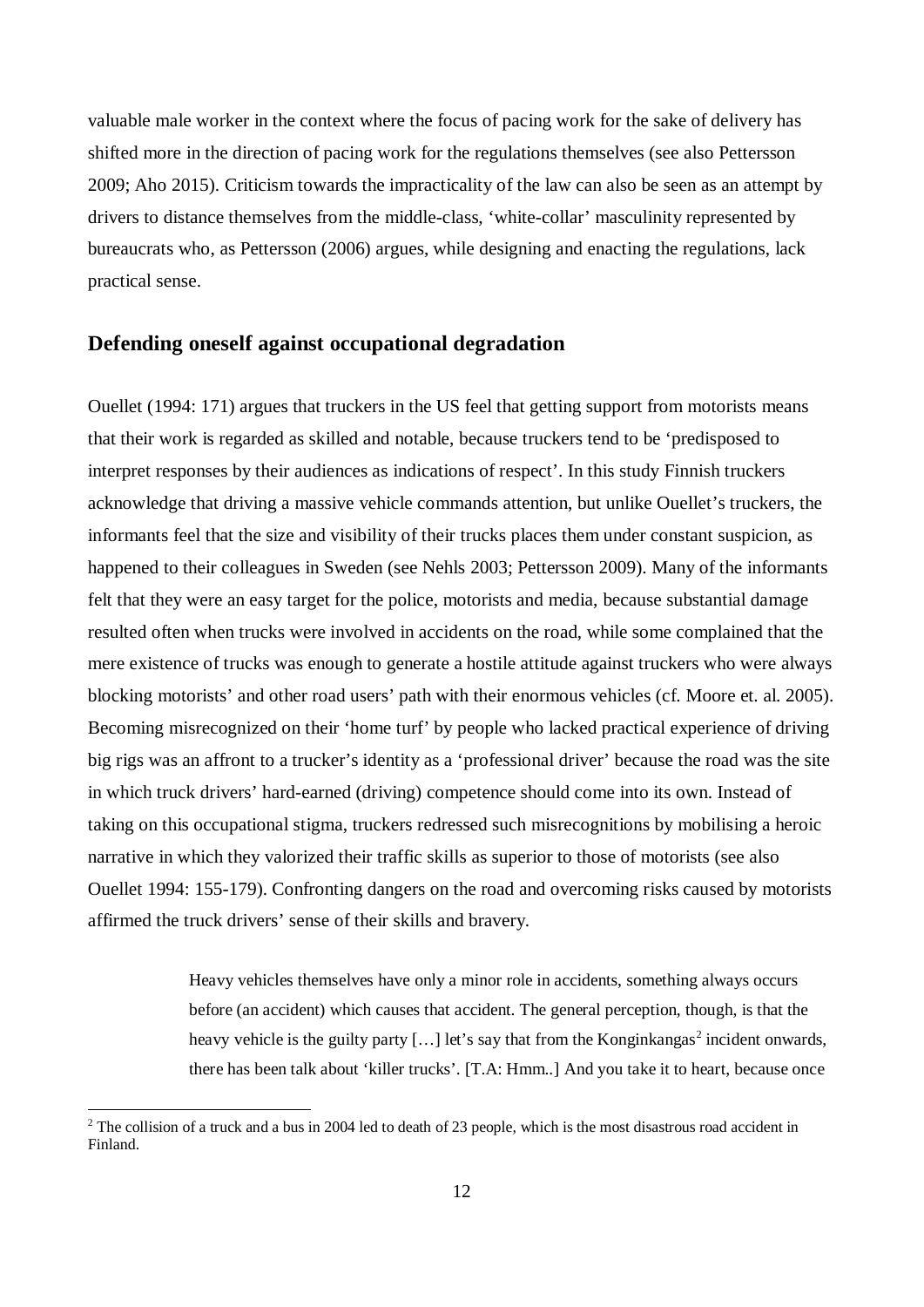there was the saying 'big but well-mannered' attached to trucks' rear bumpers. […] That time has passed. We are being pressurised so heavily in traffic and every day we have to assess risky situations in traffic, which are caused by someone else. […] Motorists can't recognize their behaviour while shuttling on the road. It becomes extremely visible from the bus driver's or heavy truck driver's viewpoint what is going on around the vehicle. (Pete, 62, field discussion)

As this example illustrates, then, turning to practical knowledge was common especially in situations where someone outside truckers occupational position questioned their performance. While truckers' tendency to defend occupational respect by valorizing and exploiting practical knowledge is not surprising given that practical knowledge has been identified as a constitutive part of truckers' occupational identity (Nehls 2003; Pettersson 2009; 2006) it was interesting also how the value of practical knowledge was protected. Many asserted how access to recognized trucking competence can only be achieved by years of practical involvement in trucking (see also Nehls 2003, 52-53), which typically followed a certain age-related trajectory in the drivers' accounts: as young rookies many had begun their careers at the 'bottom' by driving a delivery truck before getting more responsible assignments and bigger vehicles to handle. The point here is that by presenting the achievement of their practical knowledge as an arduous, hierarchical and long-lasting process, my truckers not only valorize their competence by the fact of being a 'trucker', but also simultaneously distinguish themselves from those who cannot be recognized professionals (yet). The truckers' occupational habitus uniformly positioned age as central to the acquisition of practical knowledge by classifying younger drivers as incompetent because of their presumed inexperience:

> A guy who is 20 or 25 cannot have such driving experience…he has not yet reached the point when he can feel the behaviour of the vehicle in his bones. Driving big rigs comes from the backbone. I have always said that even I have had to learn to drive on a slippery road every autumn over the past 50 years. And while there are discussions about labour shortage and many insist that you have to give youngsters a chance, the path there used to be one in which you work your way up from journeyman to driver, from a single lorry driver to a semi-trailer combination driver, and then proceed to drive heavy full-trailer combinations, but that path does not exist anymore. There is a guy around 20 who got his driving license for heavy fulltrailer combinations and they give him a half million euro truck and say go and drive. Well, then what we saw in Lahti [a city in Finland] happens […] a completely inexperienced driver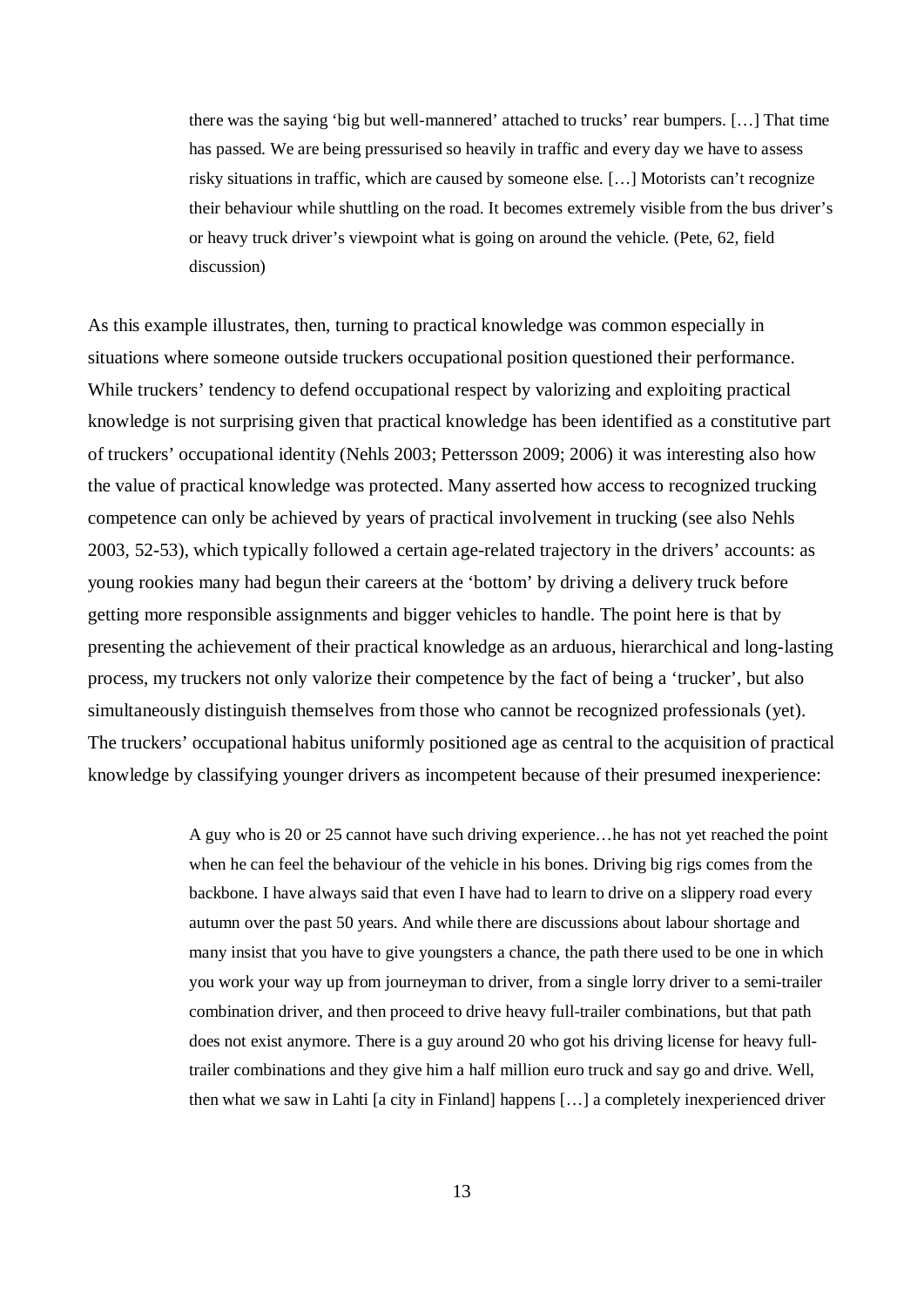crashed his truck loaded full of sulfuric acid into an apartment building wall. (Pete, 62, field discussion)

Some of my informants complained that reducing the entry barriers had tempted incompetent amateurs and dishonest hauliers to enter the sector and experiment with trucking as a subsidiary trade without any serious intention to stay and develop their competence and business operations in a professional direction. These accounts can be seen to reflect the situation in the US after deregulation when experienced truckers exited the industry and were replaced by less experienced drivers who appeared to have weaker safety records and were more likely to make mistakes that led to accidents on the road (Belzer 2002: 392). By setting a high standard for entry and approved competence, my experienced truckers attempted to protect their occupational expertise and the sector's reputation from the deskilling engendered by the open-door policy of the neoliberal era, positioning themselves as 'true professionals' against the unskilled charlatans apparently making their way into the trade.

> Liberating the licence was the very last straw<sup>3</sup>. They should not have done it, it was a shock for this sector. Licenses should have remained means-tested at all times. We had a guy who operated as a subcontractor for us, and goddammit, he cannot even reverse! He was a metal worker all his life and then he gets an inheritance from his dad and decides to start a haulage company, and the poor guy can't even reverse his truck […] There has been such a motley group of people and hauliers [since deregulation] […] (Pentti, 53, field discussion)

While it was important to get symbolic approval for one's experience and hard-earned practical knowledge, many felt that is should also be recognised financially. Unsurprisingly most truckers emphasized the importance of money, and many of my informants mentioned having rejected jobs that paid below the minimum level collectively agreed by unions<sup>4</sup>. Truckers tend to be relatively satisfied with payment practices in their present job, but their numerous references to illegal practices in certain sub-sectors and hauling companies such as tax avoidance, price dumping and employees' exploitation, imply that getting decent compensation was not straightforward, as has been found in studies elsewhere (Belzer 2000; Belman & Monaco 2001; Hilal 2008). By insisting on their ability to avoid exploitative jobs, the informants positioned themselves as honest men who are not willing to sell their labour on the cheap and be party to illegal practices in the sector.

<sup>&</sup>lt;sup>3</sup> In 1991 means-tested licence system was replaced by applicability discretion

<sup>4</sup> Bilateral agreement between an employees' organisation and an employer's organisation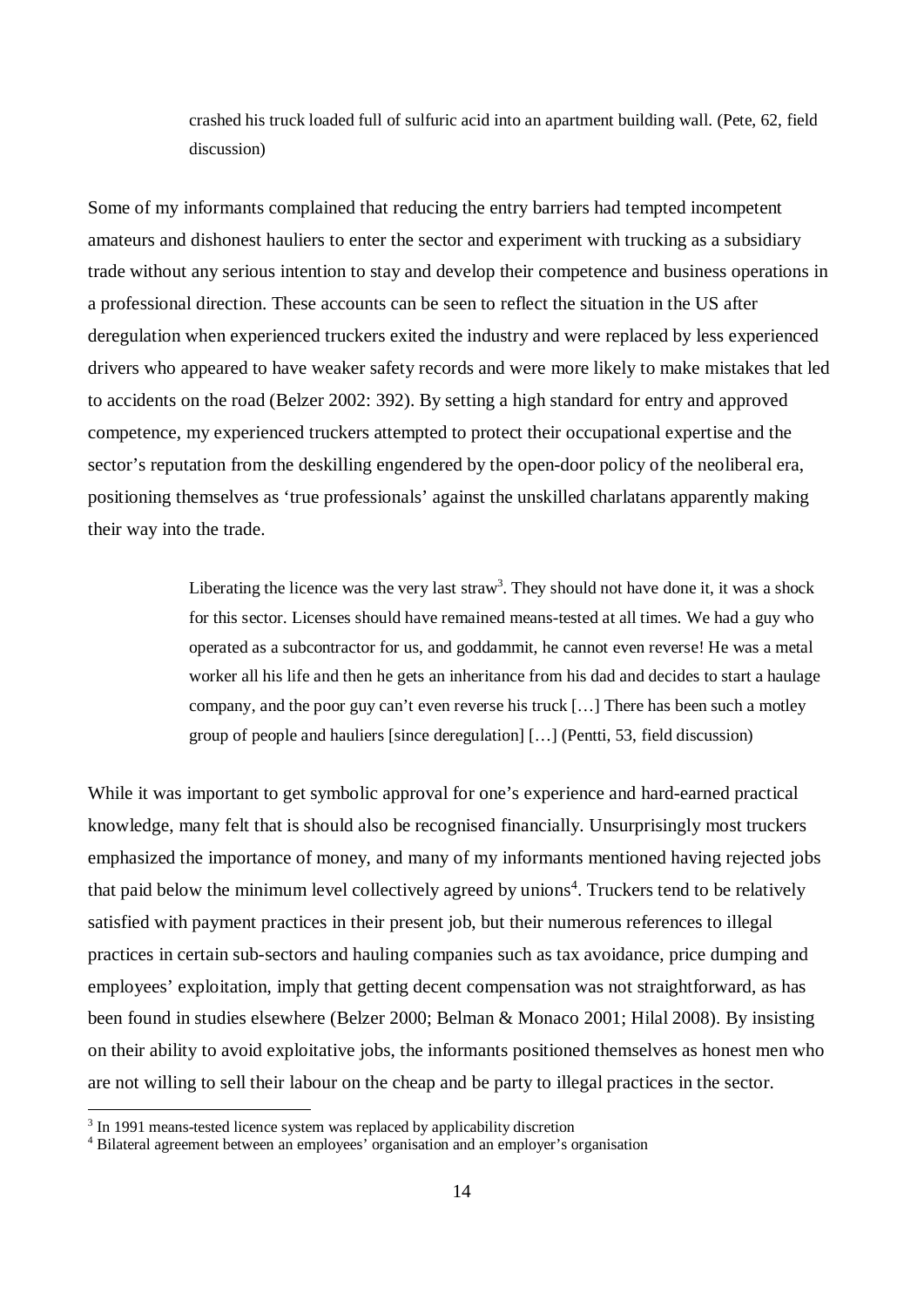Accounts imply, however, that taking this position would have been much more difficult without having years of experience from different assignments and without being a Finn. In this respect, the neoliberal principle that favours unrestricted movement and competition of labour, goods, services and capital (Harvey 2005), keeps haulage rates low and gives the haulage companies a constant incentive to hire the most defenceless labour, such as young, inexperienced, and foreign (Eastern European) drivers.

> [T.A: how about the pay, is the collective agreement followed here?] Yes. [T.A: I have understood that the collective agreement is not followed within semi-trailer traffic?] No. They can't pay, hauling is so low-priced there. They try to cop out at every payment…it's a totally wild segment. And that's why they often hire youngsters, they've got poor wages and they cannot fight for their rights and don't dare to insist on their rights […] [T.A:Yeah, I got the picture that they don't follow the collective agreement]. And while I have been looking through different vacancies and heard about the pay…oh phew, they are not for me [T.A: Is it that youngsters more often apply for jobs on the semi-trailer sector?] It depends on what you manage to get at the beginning of your career. If you don't have connections, you have to take what is offered and acquire experience somewhere. Without experience it's difficult to find anything. (Pentti, 53, field discussion)

[...] They operate with poor rates, the guys in semi-pulling traffic, I mean...that's the reason why the sector is mostly occupied by Russians (Antti, 51, field discussion)

It became clear, however, that many of the experienced truckers were ready to endure relatively extensive hardships as long as the compensation remained agreeable. This finding was interesting in relation to Ouellet (1994:199-224), who claims that the wage is a major motivator only for truckers he called 'workers', while the truckers he labeled 'super truckers' are primarily attracted by qualities like adventure, variety and fancy equipment. While 'the adventurous nature' of trucking had attracted my informants especially at a younger age, and some mentioned the fascinating cities and villages they had driven through, trucking as a glamorous lifestyle or 'adventure' was strongly rejected. Instead, many pointed to the rugged daily routines and rhythms of trucking: working frequently by night, enduring fatigue, waiting for hours to get loaded and unloaded, constrained social and personal facilities on the road and an inability to participate in 'normal' daily leisure pursuits and social activities (see Aho 2015; Belzer 2000). By stressing the difficulty and unconventional rhythm of trucking, informants emphasised that the earnings from the road had not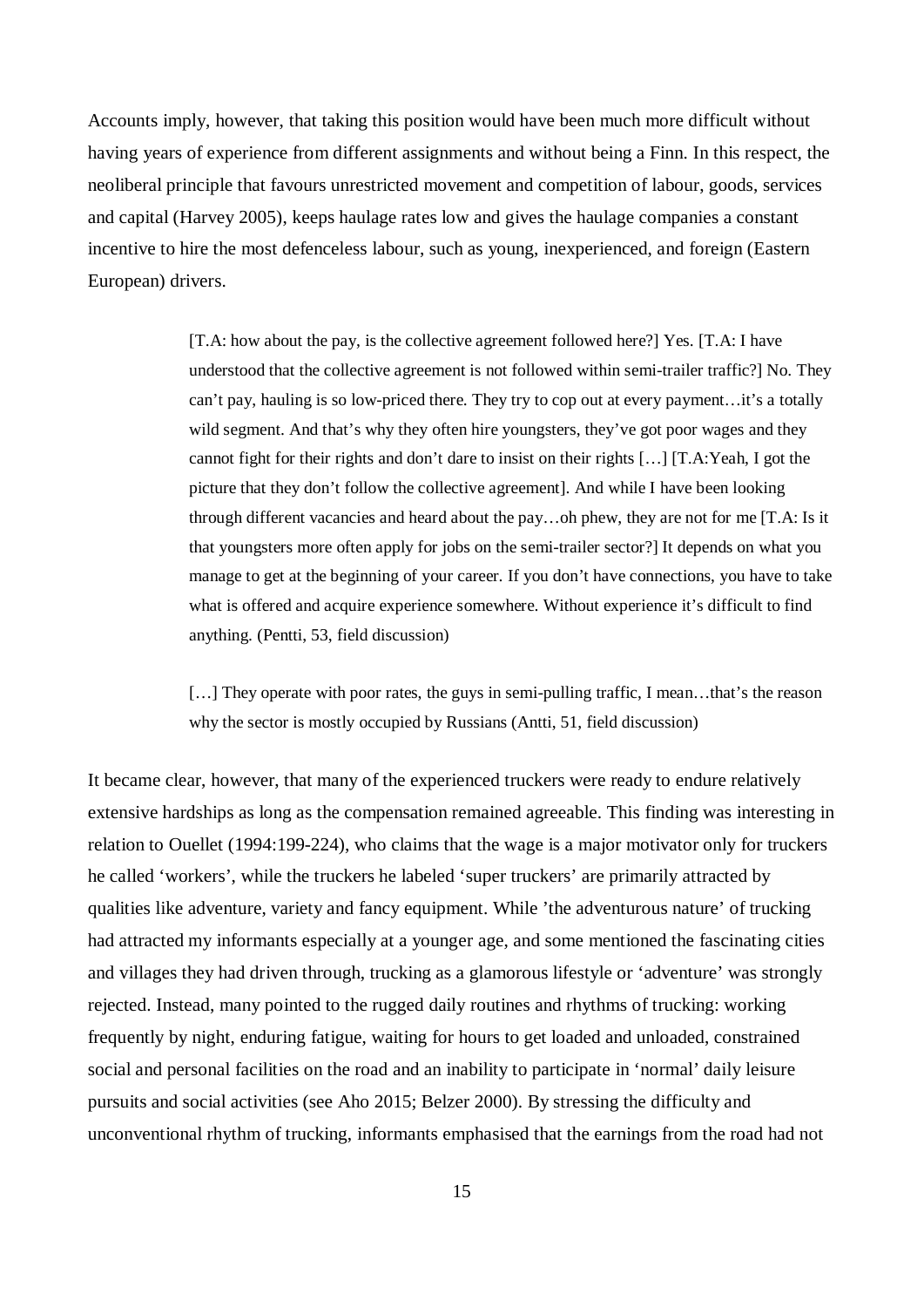come without sacrifices and a substantial effort, which reinforced their sense of themselves as particular (male) wage-earners.

> Earning money has always been a motivator for doing this, although it means that you can barely have a life outside work. But I chose this job and I have been doing this for so long that it is difficult to think of [other] options.[…] [T.A:..not driving for fun? ] No, no. The money, but it's kind of a pity that you have to work crazy hours for your wage at this job, it would be nice if you got the same money for 200 hours (a month). (Kari, 49, field discussion)

It seems that wage forms an important signal of respect for my truckers because it compensates harsh work and the men's alienating experiences within the capitalist system (see Tolson 1977; Willis 1977). In this respect, my informants are close to Ouellet's 'workers', who despise 'super truckers' for giving their time and effort to their employers without getting decent compensation (1994: 206-7). But while it seems that the truckers acknowledge their value, their accounts also remind of the situation in the US after economic deregulation, which reduced hourly wages so much that the only option to earn a living was to extend the working hours intensely (Belzer 2000: 8-9).

# **Conclusions**

This study broadens the discussion of truckers' gendered working culture by illustrating how Finnish male truck drivers' position as a respectable male worker is constructed in the context of recent economic, technological and institutional transitions. Based on my findings, I agree with Ouellet (1994), Nehls (2003), Pettersson (2006) and Levy (2016), who all suggest that maintaining authority over one's own work is a vital basis of truck drivers' masculinity. In line with Levy (2015), however, the study shows that technology-based economic and institutional surveillance narrows truckers' autonomy, which not only hinders their ability to retain exclusive control over their work procedures, but also devalues their hard-earned practical knowledge. Restricting drivers from exploiting this embodied competence in full is experienced as a limitation on truckers' ability to perform their position as a respectable worker and as a man. This study, then, challenges and updates Ouellet's study, which sees trucking as an attractive and special kind of blue-collar work based on its autonomous nature. While the mobility of trucking ensures that truck drivers cannot easily be subjected to taylorist-fordist forms of control similar to those operating in factories, mines or construction sites, the case of Finnish truckers nevertheless concurs with Levy (2015) and Belzer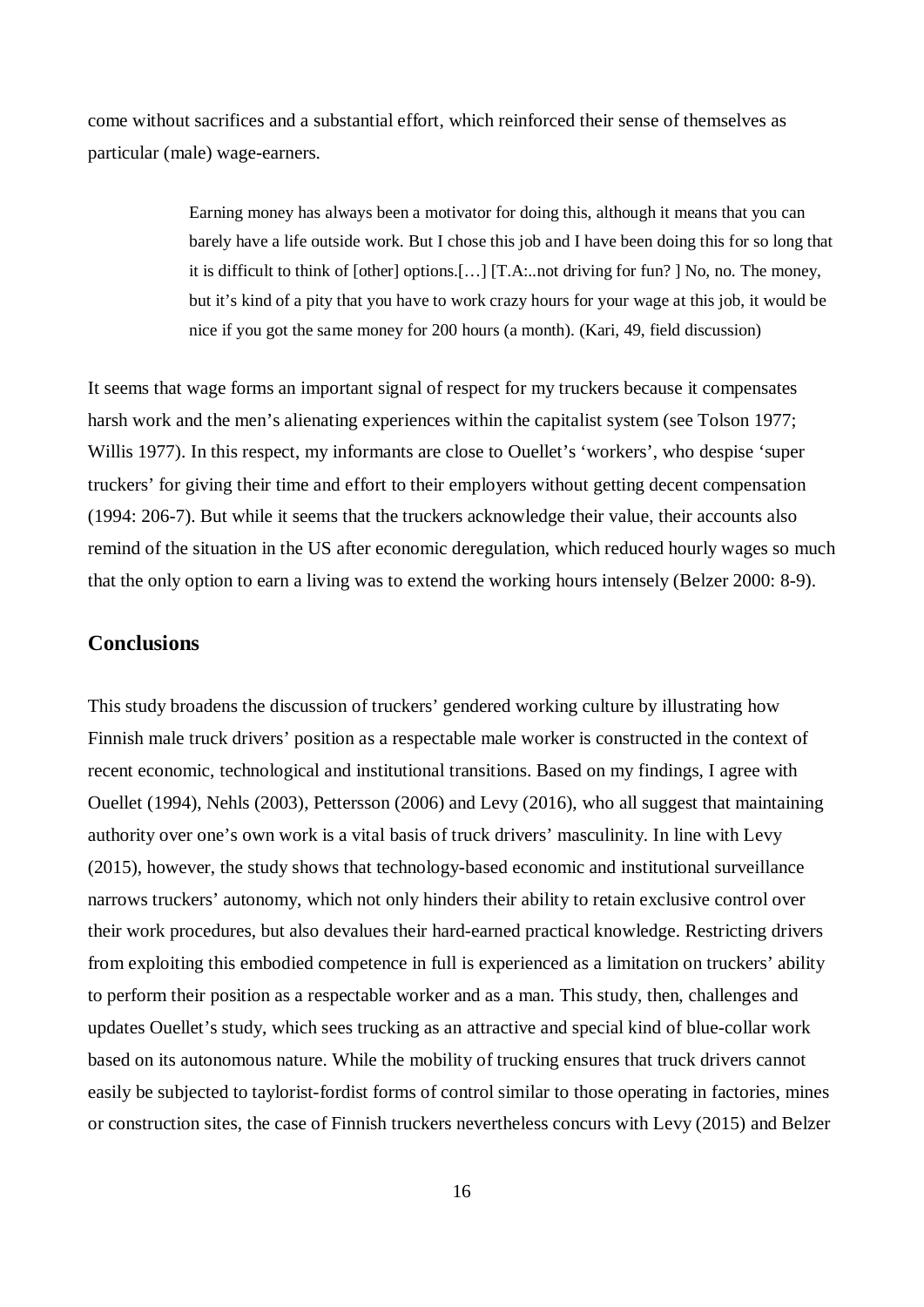(2000, 2002) in finding that contemporary trucking in Europe, as in the US, is becoming an extremely rationalized business affected by a combination of global competition and neo-taylorist control. An unreachable trucker, whose performance has a huge impact on companies' economic success, is at odds with organizations' neoliberal rationale that pursues economic effectiveness by calculating, quantifying and measuring workers' performances.

The analysis also revealed that truckers in Finland, as in Sweden (Nehls 2003; Pettersson 2009), tend to feel themselves less celebrated and recognized than their counterparts in the US. A striking finding, however, was that despite the experience of decreasing autonomy, the intensified work pace, occupational stigma and fierce competition, Finnish truckers were able to sustain their sense of respect by creating a defense that valorized their practical experience, manual skills, embodied effort and hard-earned wage. This finding comes close to Nixon's (2009) in the sense that in both cases a male workers' habitus continues to produce quite traditional working-class practices and dispositions in order to sustain a respectable male worker subjectivity. These results of the study also carry relevance in relation to Skeggs' (1997: 74) assertion that working-class men can use class as a positive source of identity, in contrast to working-class woman, for whom class is experienced more as a source of exclusion. While working-class women in Skeggs' study have to work on themselves continually in order to live up the standards established by the middle classes (Skeggs 1997: 67; 74-95), experienced male truckers in this study were not uncertain about themselves for a moment. Unlike Skeggs' women, who seek acceptance through criteria set by someone else, male truckers rejected assessments that came from outside of their socio-economic position and, by contrast, evaluated themselves and their colleagues through the standards they set by themselves. Despite the fact that economic restructuring has undermined some components of traditional forms of working-class masculinity (e.g. McDowell 2003; Dolby et. al 2004), this study has shown that masculine codes surrounding manual skills, physical effort and a hard-earned wage, where they are available, still provide a language for making onself as a respectable male worker.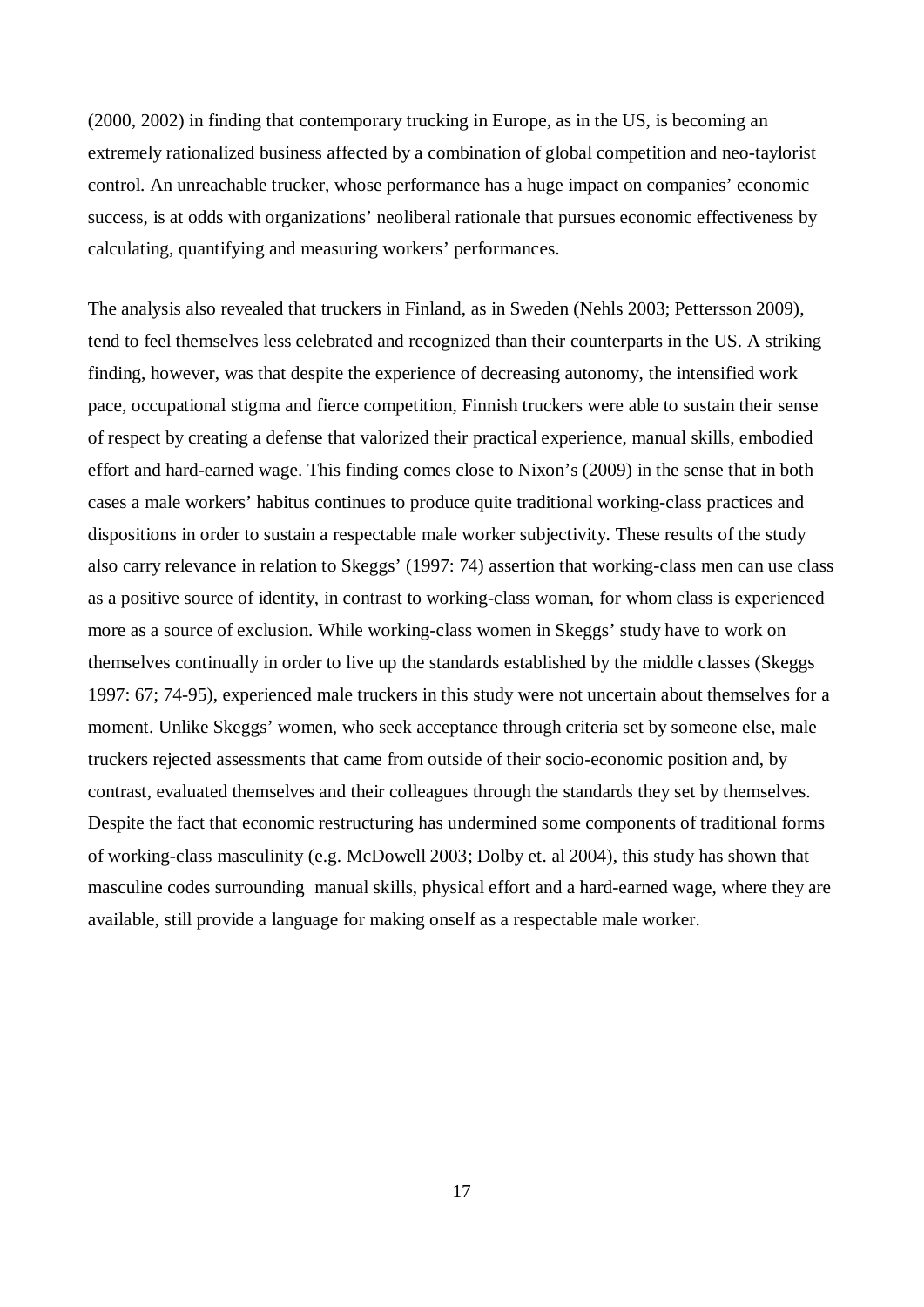### **References**

Aho, T. (2015) Rekkamiesten työn rytmihäiriöt [Rhythm conflicts of truck drivers work] *Janus* 23(3), pp. 44-67.

Adkins, L. & Skeggs, B. (2004) *Feminism after Bourdieu*, (Oxford: Blackwell Publishing).

Belman, D. L. & Monaco, K. A. (2001) 'The Effects of Deregulation, De-Unionization, Technology, and Human Capital on the Work and Work Lives of Truck Drivers', *Industrial and Labor Relations Review* 54(2a), pp. 502-524.

Belzer, M. H. (2000) *Sweatshops on Wheels. Winners and Losers in Trucking Deregulation* (New York: Oxford University Press).

Belzer, M. H. (2002) 'Technological Innovation and the Trucking Industry: Information Revolution and the Effect on the Work Process', *Journal of Labour Research* 23(3), pp. 375-395.

Bergholm, T. (1999) 'Automies – Yksinäinen susi vai lauman jäsen' ['Driverman – A lone wolf or a member of crowd'] In Parikka, Raimo (ed.) *Suomalaisen työn historiaa. Korvesta konttoriin* [History of Finnish work. From woods to office] (Finnish Literature Society reports 730: Hämeenlinna) pp. 371-394.

Blomberg, O. (1996) Maanteiden tavaraliikenne – talouselämän perusedellytys. Suomen kuormaautoliikenteen historia I [Road freight transportation: the principle of economic life. The history of Finnish road transport sector I] (Forssan Kirjapaino Oy).

Blyton, P. & Hassard, J. & Hill, S. & Starkey, K. (1989) *Time, work and organisation* (London: Routledge).

Bourdieu, P. (1984) *Distinction. A social critique of the judgement of taste* (Cambridge: Harvard University Press).

Bourdieu, P. (1990) *The Logic of Practice* (Stanford, California: Stanford University Press).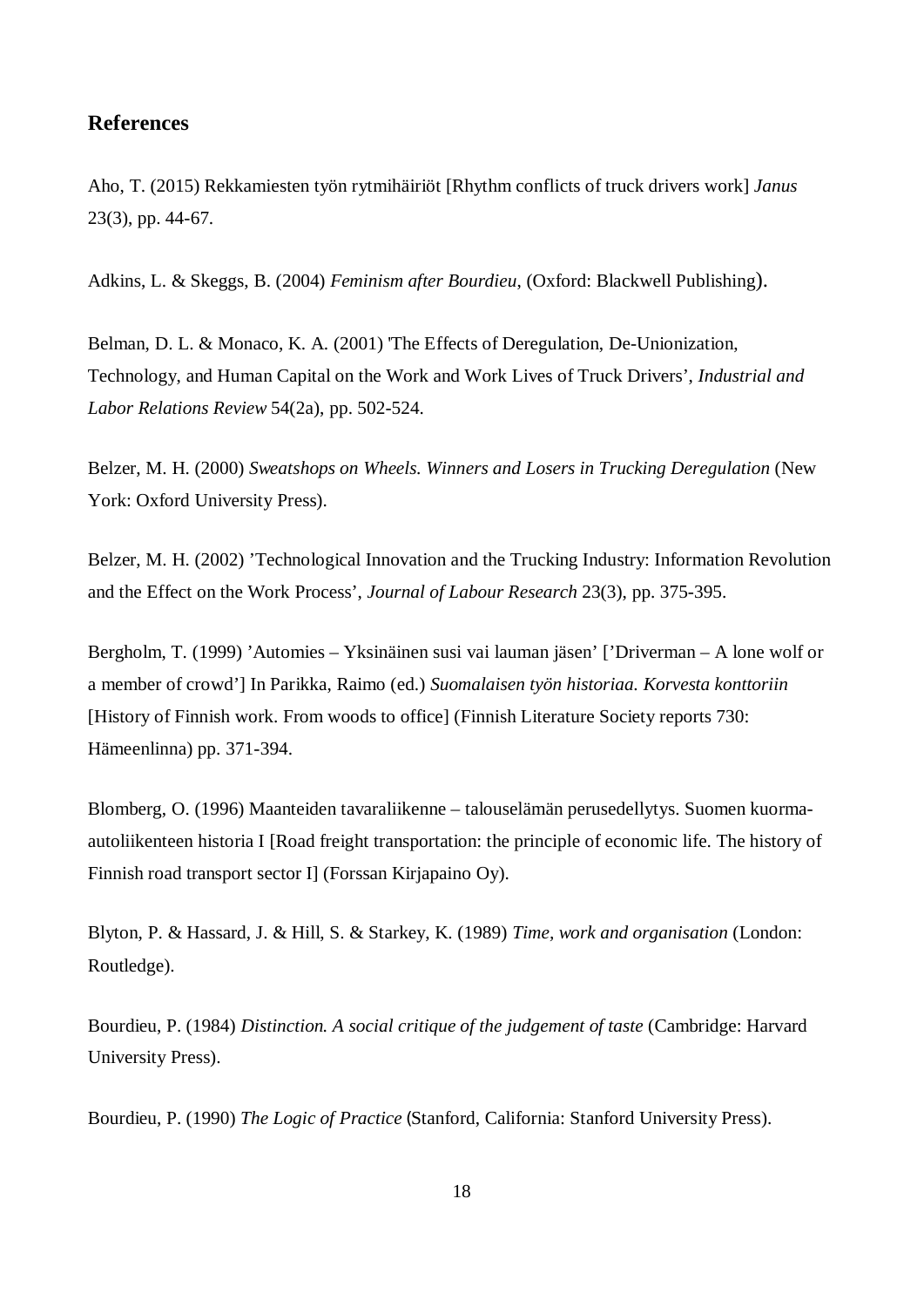Bourdieu, P. & Wacquant, L. J. D. (1992) *An Invitation to Reflexive Sociology* (Oxford: Polity Press).

Brandth, B. & Haugen, M. S. (2000) From lumberjack to business manager: masculinity in the Norwegian forestry press. *Journal of Rural Studies* 16(3), pp. 343-355.

Braverman, H. (1974) *Labor and Monopoly Capital: The Degradation of Work in the Twentieth Century* (New York: Monthly Review Press).

Burawoy, M. (1985) *The politics of production* (London: Verso).

Cockburn, C. (1983) *Brothers: Male Dominance and Technological Change,* (London: Pluto Press).

Collinson, D. L. (1992) *Managing the shopfloor: Subjectivity, Masculinity and Workplace Culture* (Berlin: Walter de Gruyter).

Collinson, D. & Hearn, J. (1996) 'Men' at 'work': multiple masculinities/multiple workplaces. In Mac an Ghail, M (ed.) *Understanding Masculinities. Social relations and cultural arenas*, (Buckingham: Open University Press), pp. 61-76.

Connell, R. (2005) *Masculinities*, 2nd edition, (Cambridge: Polity).

de Croon, E. M. & Kuijer, P.Paul F.M. & Broersen, Jake P. J. & Frings-Dresen, Monique H. W. (2004) 'Information technology and road transport industry: how does IT affect the lorry driver?' *Applied Ergonomics* 35(4), pp. 313-320.

Crowley, M. & Hodson, R. (2014) 'Neoliberalism at Work'. *Social Currents* 1(1) pp. 91–108.

Dolby, N. & Dimitriadis, G. & Willis, P. (eds) (2004) *Learning to Labour in New Times* (London: RoutledgeFalmer).

Eastman, J.T & Danaher, W. F. & Schrock, D. (2013) Gendering Truck Driving Songs: The Cultural Masculinization of an Occupation, *Sociological Spectrum* 33(5) pp. 416-432.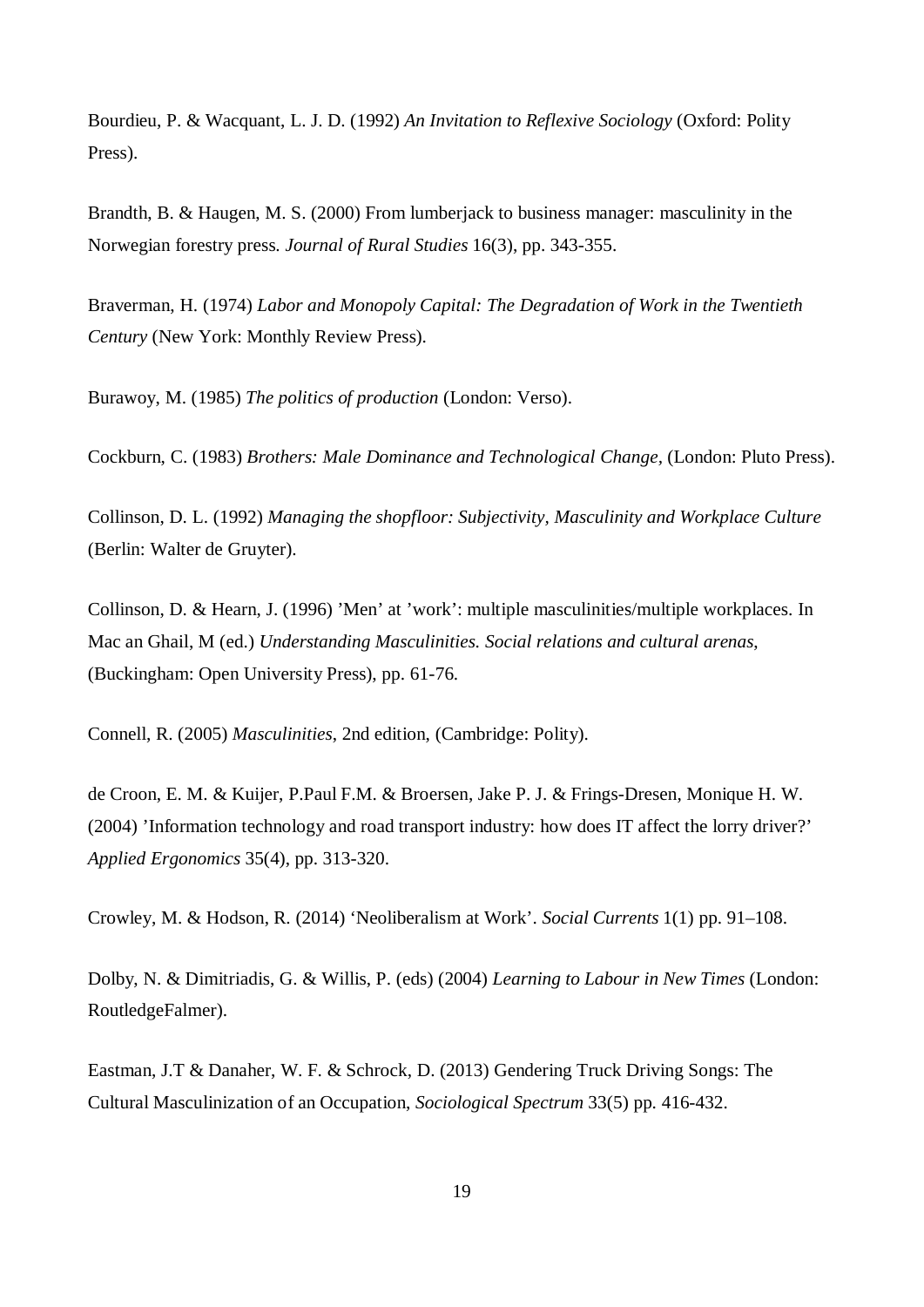Europa (2013) *Social and working conditions of road transport hauliers* (European Parliament), http://www.europarl.europa.eu/RegData/etudes/etudes/join/2013/495855/IPOL-TRAN\_ET%282013%29495855\_EN.pdf, date accessed 23 september 2015.

Europa (2006) *Regulation (EC) No 561/2006 of the European Parliament and of the Council*, http://eur-lex.europa.eu/legal-content/EN/TXT/?uri=CELEX:32006R0561&qid=1453140703301, date accessed 11 june 2015

European Comission (2014) *Report from the comission to the European Parliament and the council: On the State of the Union Road Transport Market*, http://ec.europa.eu/transport/modes/road/news/com%282014%29-222\_en.pdf , date accessed 22 september 2015

Filteau, Matthew R. (2014) Who Are Those Guys? Constructing the Oilfield's New Dominant Masculinity. *Men and Masculinities* 17(4), pp. 1-21.

Gentry, J. J. & Semeijin, J. & Vellenga, D. B. (1997) 'The Future of Road Haulage in the New European Union – 1995 and Beyond', *Logistics and Transportation Review* 31(2), pp. 145-160.

Hammersley, M. & Atkinson, P. (2008) *Ethnography: principles in practice* (London: Routledge).

Harvey, D. (2005) *A Brief History of Neoliberalism* (New York: Oxford University Press).

Hassard, J. (1989) 'Time and organization' In Blyton, P & Hassard, J & Hill, S & Starkey, K (eds.) *Time, work and organisation* (London: Routledge), pp. 13-34.

Hearn, J. (2004) 'From Hegemonic Masculinity to the Hegemony of Men', *Feminist Theory*, 5(1), pp. 49-72.

Hilal, N. (2008) Unintended effects of deregulation in the European Union: The case of road freight transport. *Sociologie du travail* 50, Supplement 1, pp. 19–29.

Hubbard, T. N. (2003) 'Information, Decisions, and Productivity: On-Board Computers and Capacity Utilization in Trucking', *The American Economic Review* 93(4), pp. 1328-1353.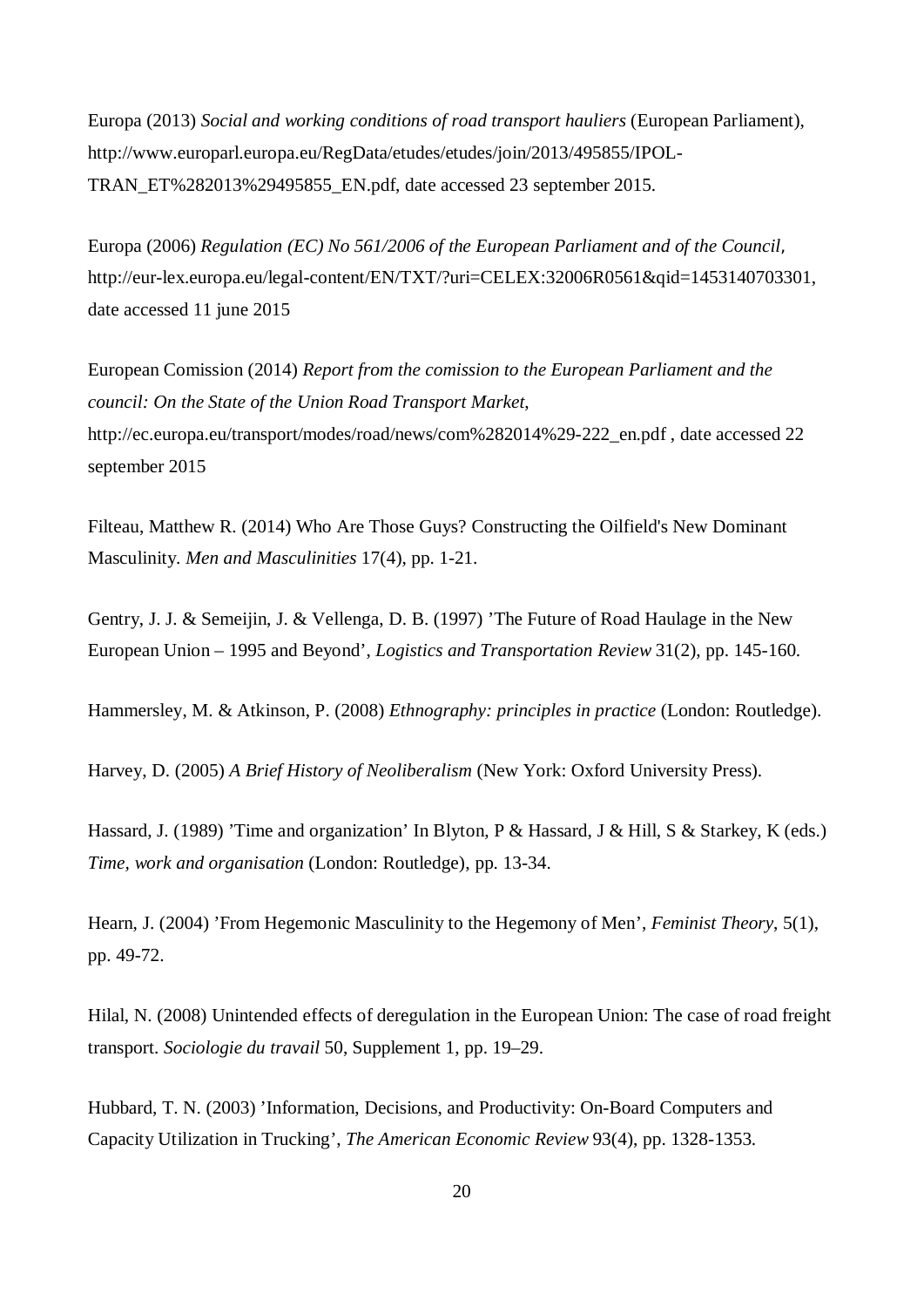Kallberg, H. & Kalenoja, H. & Rantala, J. (2005) Tietotekniikka muuttaa liikennettä: Liikenteen telematiikka ja älykäs liikenne [Information technology change transportation: Telematics of the transportation and intelligence transport] In Kasvio, A. & Inkinen, T. & Liikala, H. (eds.) Tietoyhteiskunta – Myytit ja todellisuus [Information society: Myths and reality] (Tampere: Tampereen Yliopistopaino Oy – Juvenes Print), pp. 229-253.

Lehto, A-M. & Sutela, H. (2009) *Three decades of working conditions – Findings of Finnish Quality of Work Life Surveys 1977–2008*. Statistics Finland (Helsinki: Multiprint).

Levy, K. E. C. (2015) The Contexts of Control: Information, Power, and Truck-Driving Work, *The Information Society* 31(2), pp. 160-174.

Levy, K. E. C. (2016) Digital surveillance in the hypermasculine workplace, *Feminist Media Studies* 16(2), pp. 361-365.

McDowell, L. (2003) *Redundant Masculinities? Employment Change and White Working Class Youth*. (Oxford: Blackwell)

Moore, R.S. & LeMay, S. & Moore, M.L. & Lidell, P. & Kinard, B. & McMillen, D. (2005) An Investigation of Motorists' Perceptions of Trucks on the Highways. *Transportation Journal* 44(1) (Winter 2005), pp. 20-32.

Morgan, D. H. J. (1992) *Discovering Men*, (New York: Routledge).

Morgan, D. H. J (2005) 'Class and Masculinity' In Kimmel, M. S. & Hearn, J & Connell, R.W. *Handbook of Studies on Men and Masculinities* (Thousand Oaks: Sage), pp. 165-177.

Nehls, E. (2003) *Vägvel. Lastbilsförare i fjärrtrafik – perspektiv på yrkeskultur och genus*. Etnologiska skrifter 29. (Göteborg: Umeå universitet. Skrifter från Etnologiska föreningen i Västsverige 41).

Nixon, D. (2009) "I Can't Put a Smiley Face On": Working-Class Masculinity, Emotional Labour and Service Work in the "New Economy", *Gender, Work & Organization*, Vol. 16(3), pp. 300-323.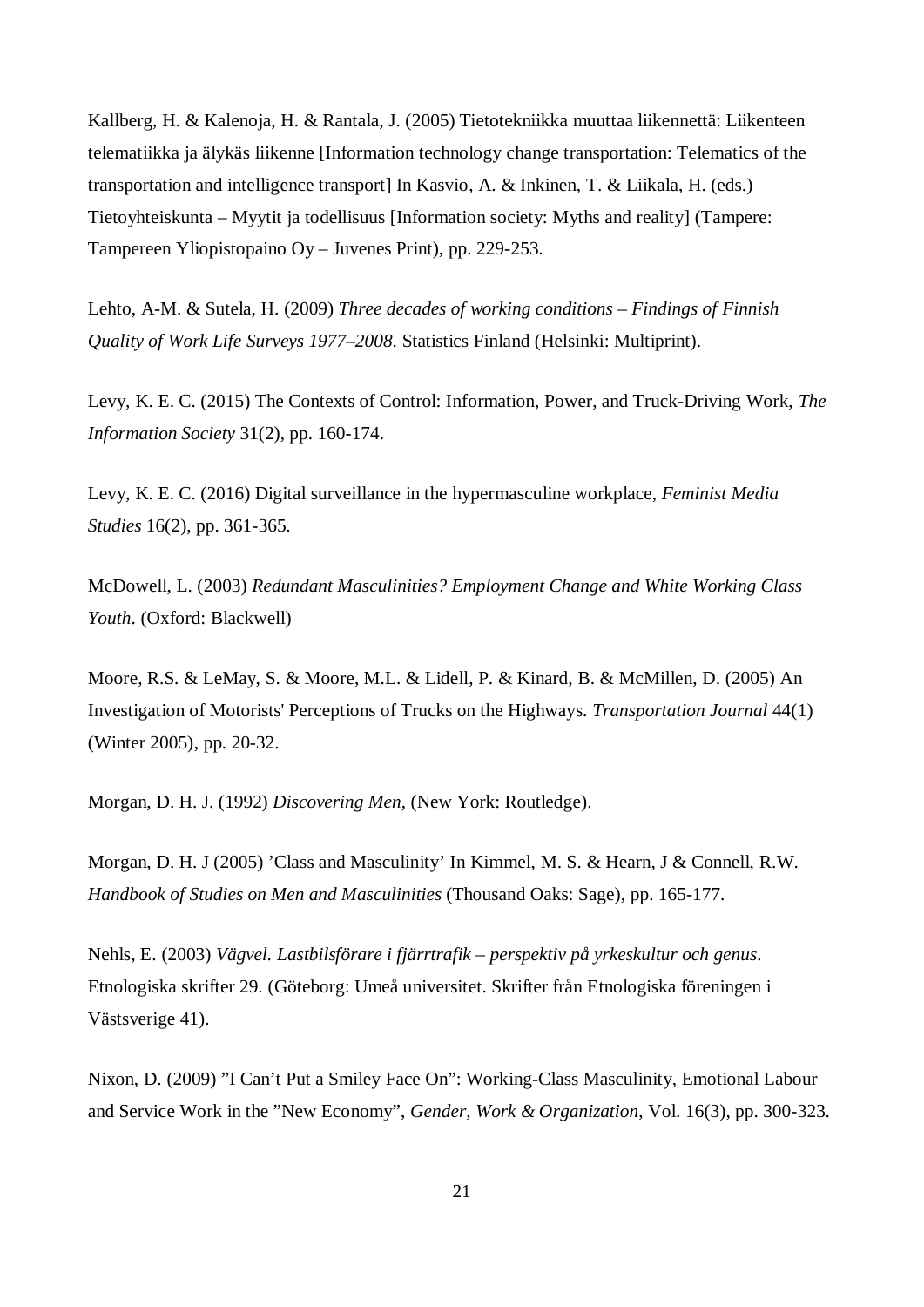OECD (1997) *Liberalization and structural reform in the freight transport sector in Europe,* http://www.oecd.org/tad/envtrade/2387068.pdf, data accessed 04 august 2015.

Olkkonen, S. & Ylä-Outinen, A. & Pulkkinen, R-L. (2003) *The national report on working conditions in road transport in Finland*, (Lappeenranta: Finnish Institute of Occupational Health), http://www.eurofound.europa.eu/sites/default/files/ef\_files/ewco/employment/documents/RoadFinl and.pdf, date accessed 06 march 2015

OSH (2011) *Occupational safety and health in the transport sector – an overview*. European Agency for Safety and Health at Work. (Luxembourg: Publications Office of the European Union).

Ouellet, L. J. (1994) *Pedal to the metal. The work lives of truckers* (Philadelphia: Temple University Press)

Patomäki, H. (2007) Uusliberalismi Suomessa. 3. painos. [Neoliberalism in Finland 3<sup>rd</sup> edition] (Vantaa: Dark Oy).

Pettersson, L. (2006) 'Masculinities in an Occupational Setting: a Gender Perspective on Resistance toward Formal Control', *Journal of Scandinavian Studies in Criminology and Crime Prevention* 7(2), pp. 107-125.

Pettersson, L. (2009) *Frihet under kontroll. Om kontroll i åkerinäringen*. Kriminologiska institutionen. Stockholms universitet.

Rishel, T.D & Scott, P.J. & Stenger, A.J. (2003) A Preliminary Look at Using Satellite Communication for Collaboration in the Supply Chain. *Transportation Journal* (Fall 2003) (42)5, pp.17-30.

Salanne, I. & Rantala, J. (2008) *Logistiikkajärjestelmä, tiekuljetusten turvallisuus ja alan kehittyminen: Logistiikkajärjestelmän vaikutukset tiekuljetusten toimintamalleihin, liikenneturvallisuuteen ja alan houkuttelevuuteen sekä kehittymiseen* [Logistics System, Road Transport Safety and Development of the Industry: The affects of logistic system-level factors to